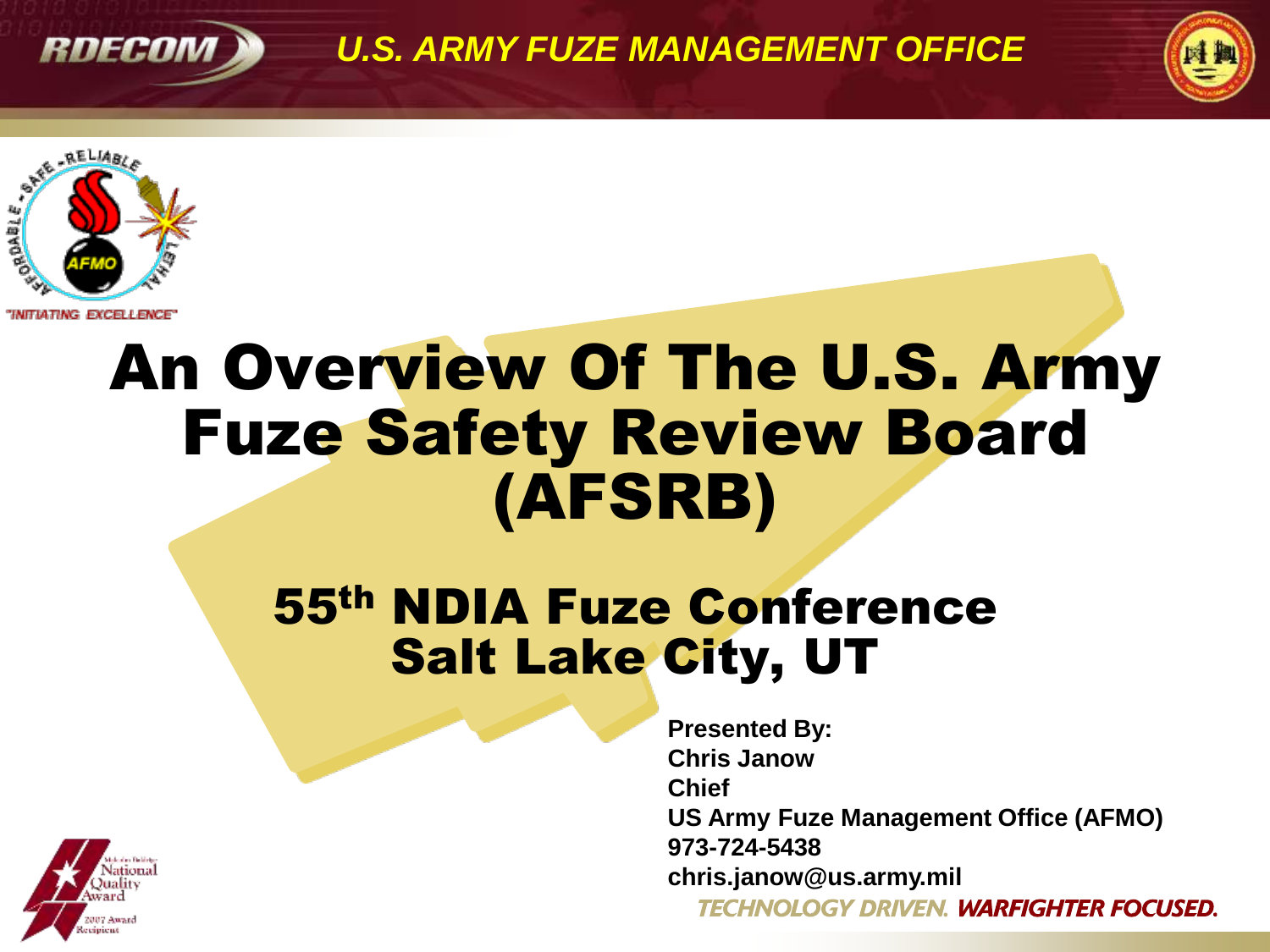



- **Chairman of AFSRB was requested to brief conference on how to get a program through the AFSRB successfully.**
- **Answer……..**

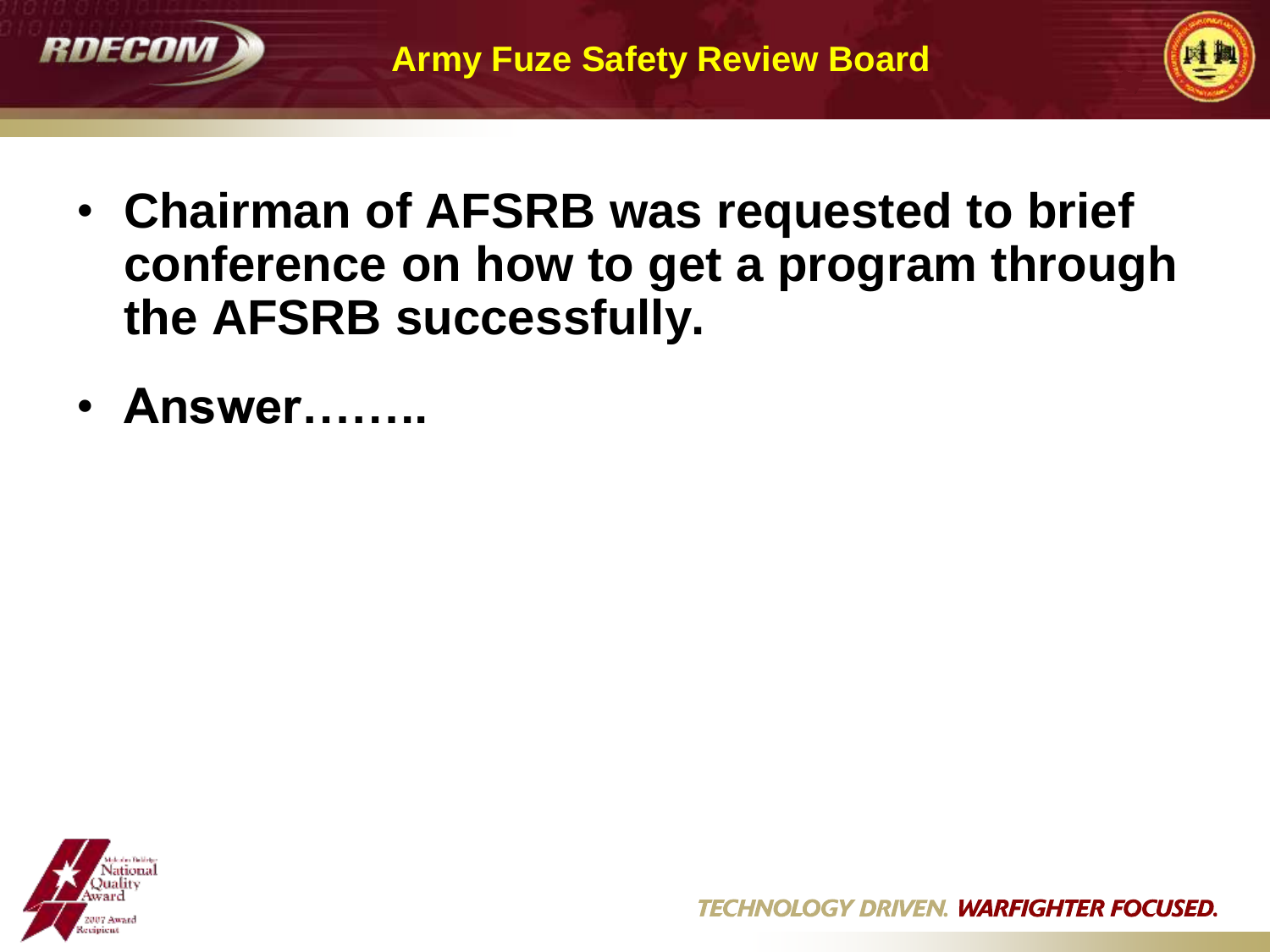

**Army Fuze Safety Review Board**



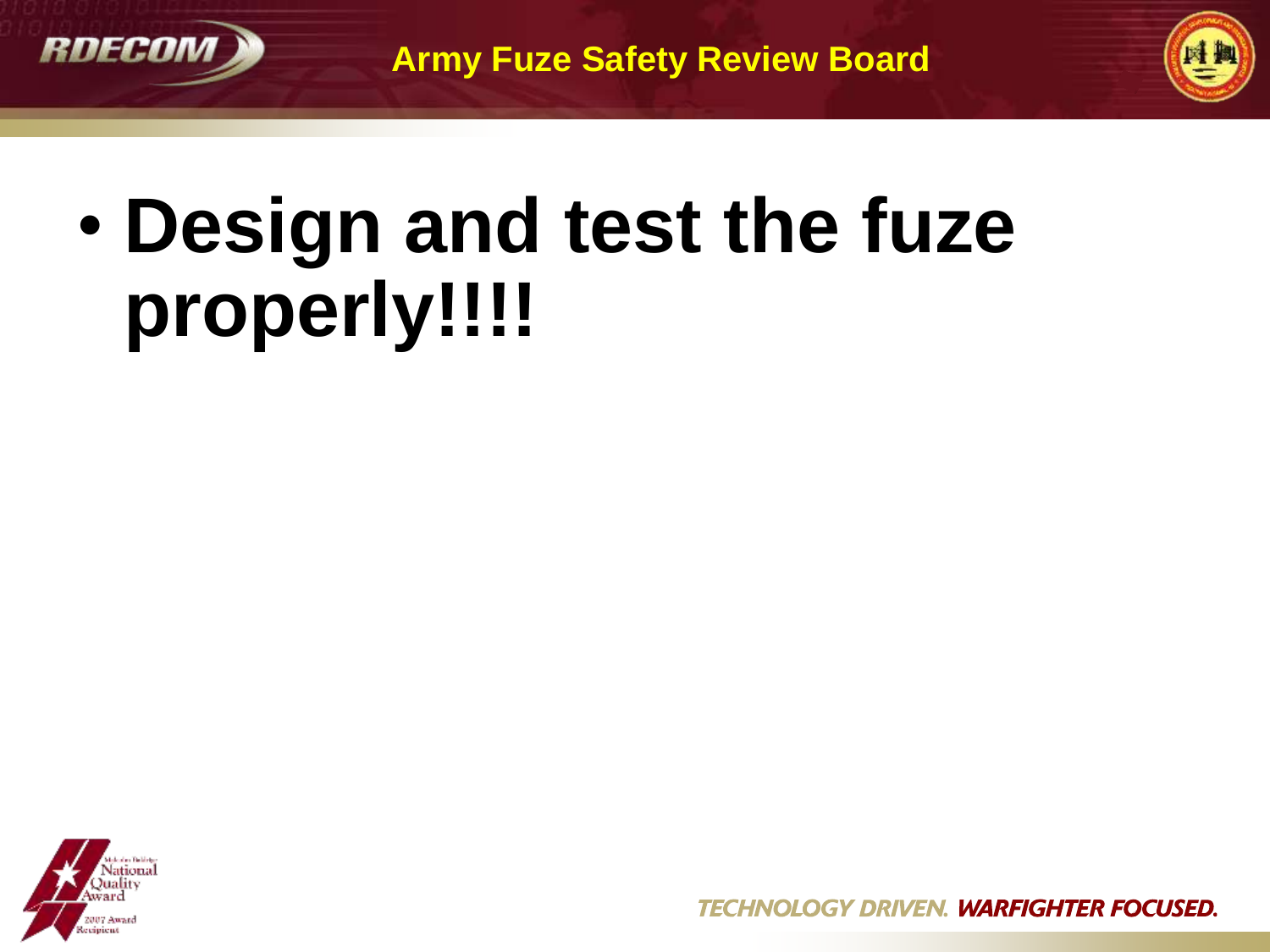





- **AFSRB Overview**
- **Generic Guidelines**
- **ESA Guidelines**
- **Command – Arm Fuzing**
- **Origin of the 500 Volt Requirement**
- **MIL-STD-1316F and STANAG 4187 Edition 4**
- **New ARSRB Guidelines**

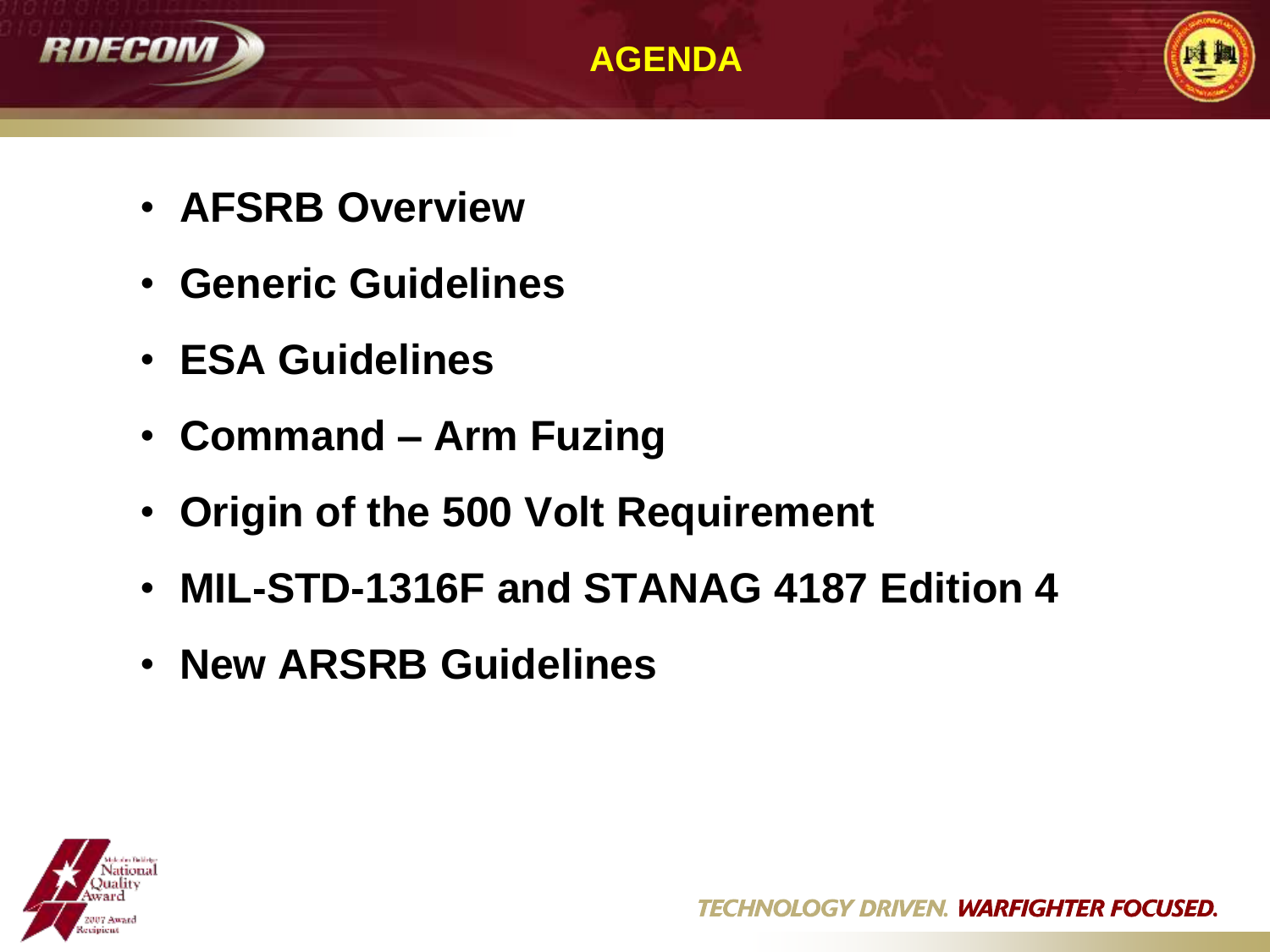



- **Charged with reviewing fuzing systems and hand emplaced munitions to assure acceptable safety exists and residual risks are properly described in system safety risk documents.**
- **In existence since late 1960s -**
- **Authority:**
	- **AR 385-10, Army Safety Program**
	- **AR 700-142, Type Classification, Materiel Release, Fielding & Transfer**
	- **Chartered by CG, Army Materiel Command (1995)**
	- **AFMO responsibility to operate in charter and AR 70-1, Army Acquisition Policy**

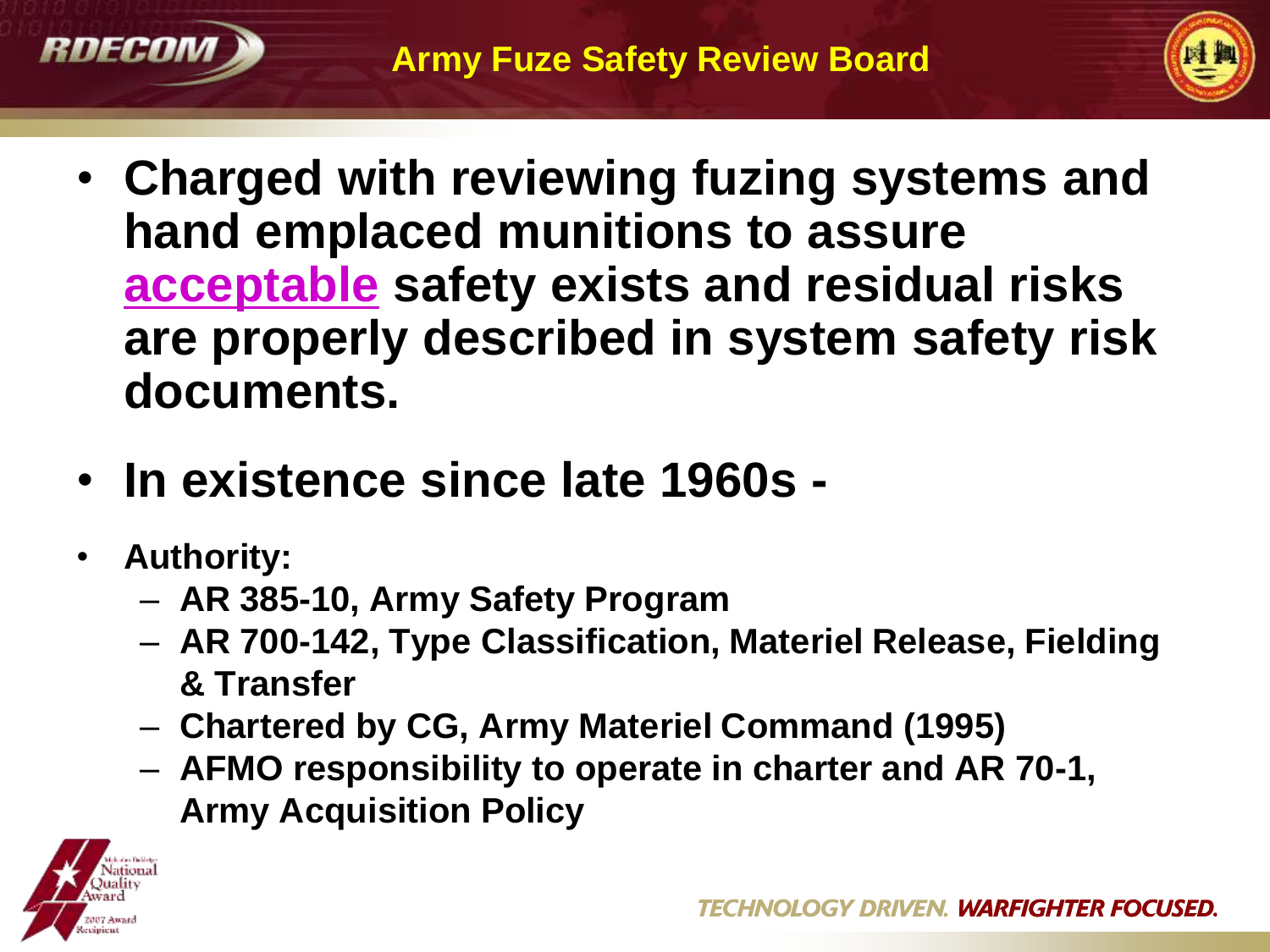

007 Award

#### **AFSRB PERSONNEL**



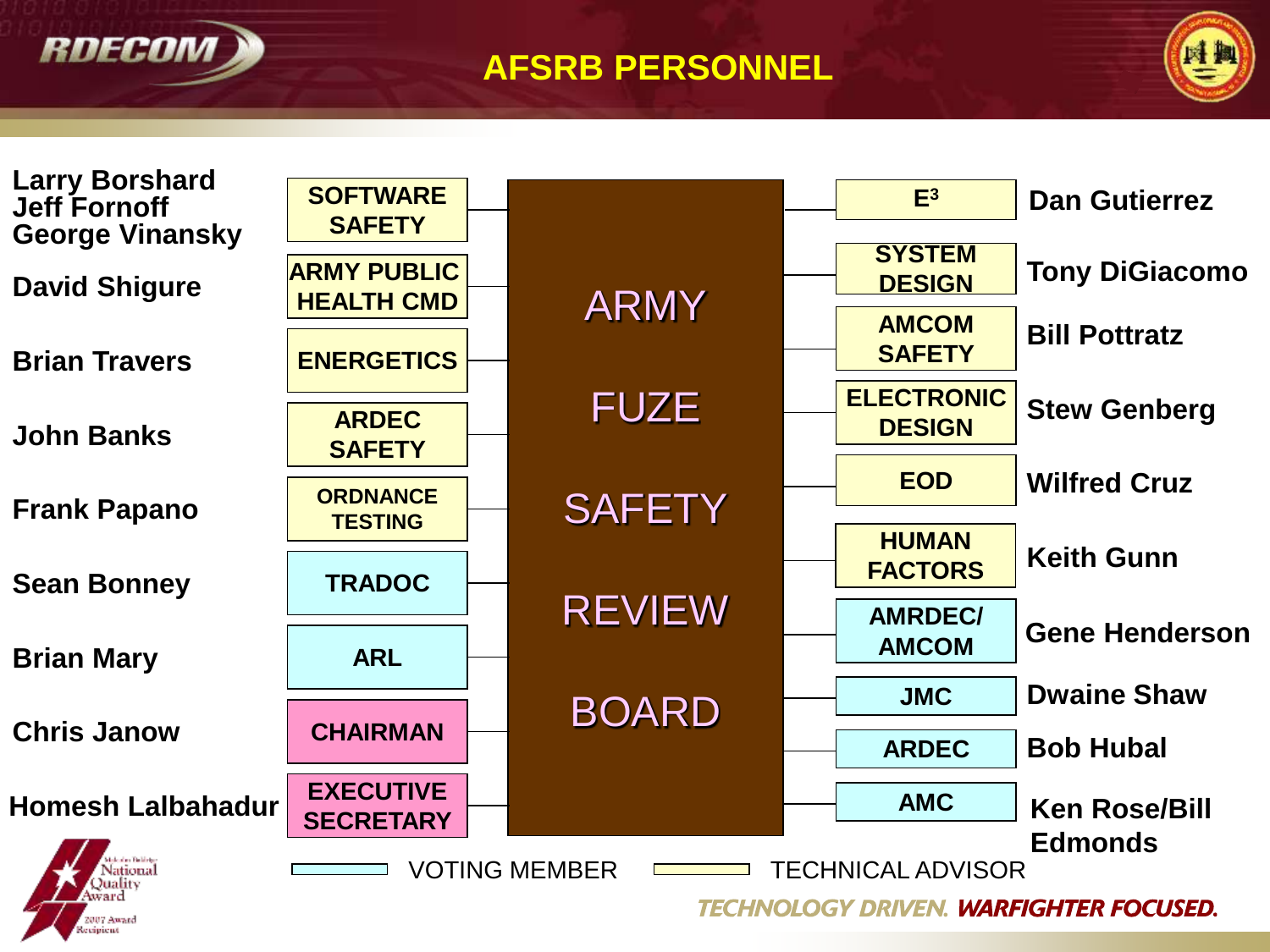



- **Performs a safety review of fuze designs by an independent panel of experts**
	- **Appraises level of safety inherent in the design**
	- **Ensures acceptable level of safety is present in final design**
- **Presents findings and recommendations to PM**
- **Issues Safety Certifications**
	- **Initial Safety Certification issued at request of test agency or project team (non mandatory)**
	- **Interim Safety Certification issued prior to Type Classification to allow beginning of initial production (mandatory)**
	- **Final Safety Certification issued prior to Materiel Release to allow fielding (mandatory)**

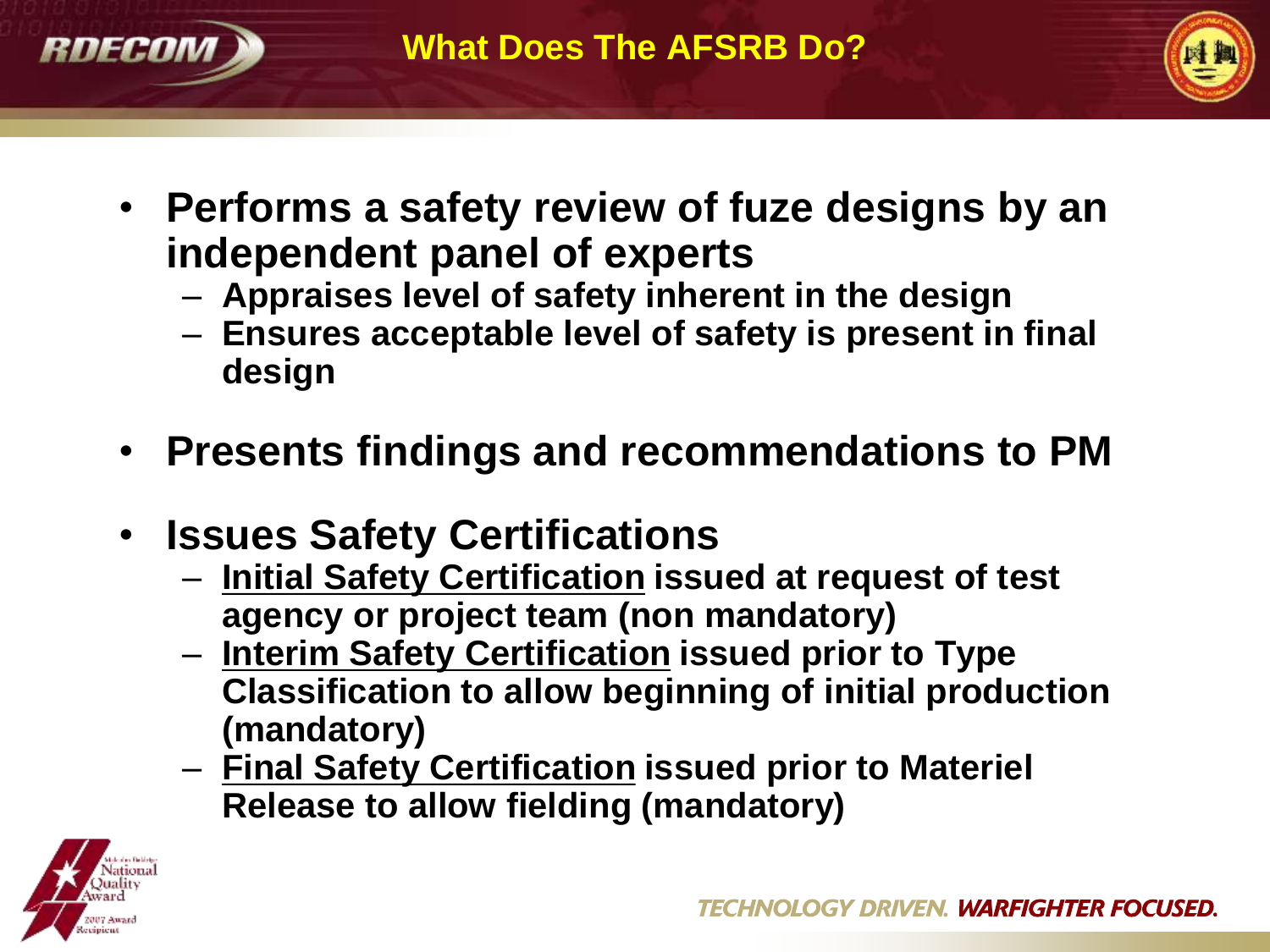



- **Safety Certifications**
	- **Only apply for the specific fuze configuration under review and for that specific application**
	- **Some contractor and DOD personnel guilty of implying to potential customers that a previously certified fuze design will "automatically" receive certification in a different application.**
	- **NOT NECESSARILY TRUE!!!!**
	- **There is no guarantee that a previously approved design will be acceptable for a new or different application.**

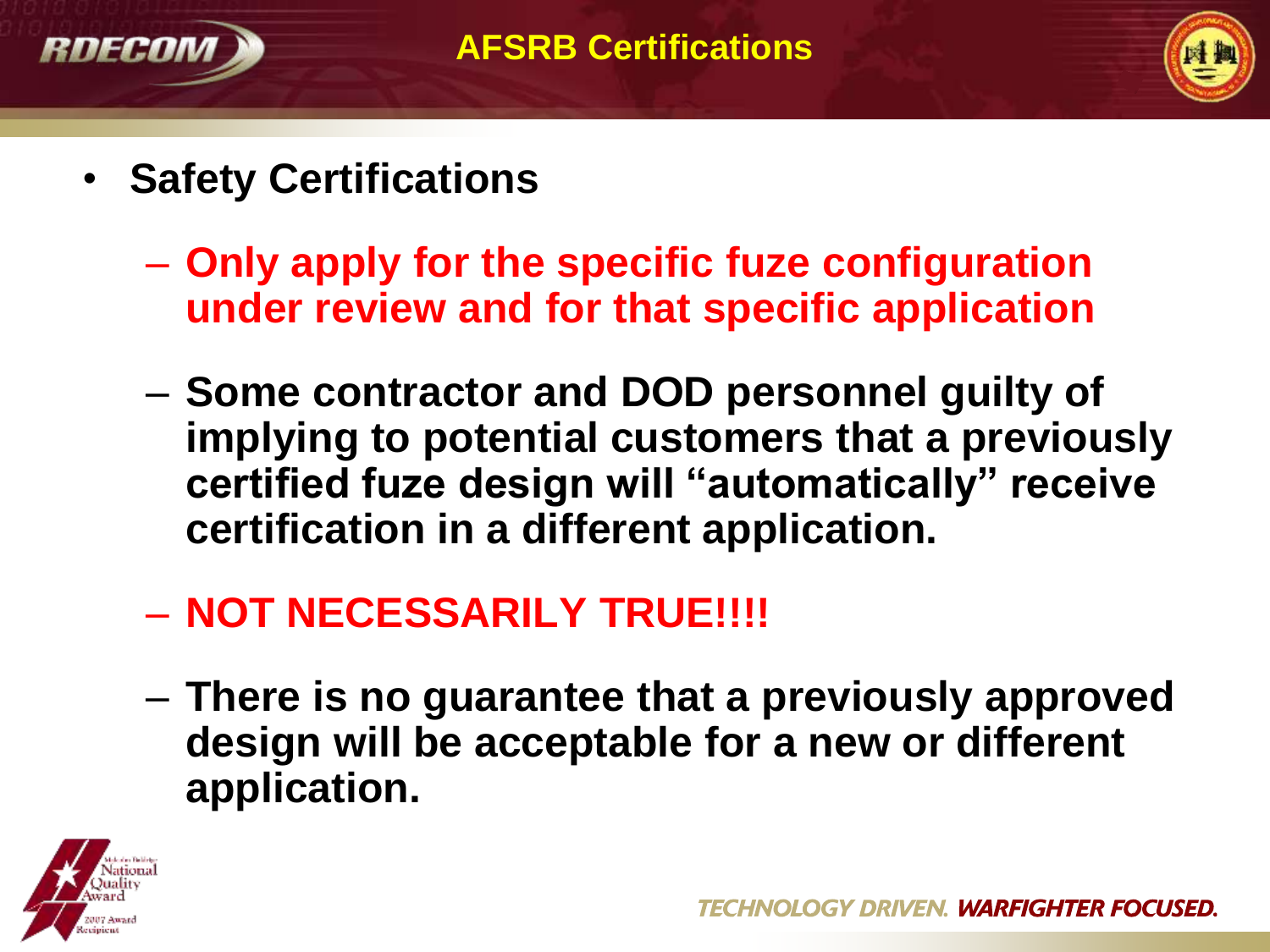



- **Any new fuzing system design or fuze procured by the Army**
- **Any modification (product improvements or materiel changes) of existing fuzing system designs that affect the fuze safety system or a safety critical item**
- **A new application of an existing fuzing system**
- **Fuzes adapted for Army use from other U.S. Military Services**
- **Foreign fuzes for U.S. Army applications**
- **Fuzes for Non-Lethal Weapons as deemed necessary by the appropriate Safety Office (based on hazard/risk)**
- **All hand-emplaced ordnance as deemed necessary by the Chairman of the AFSRB**

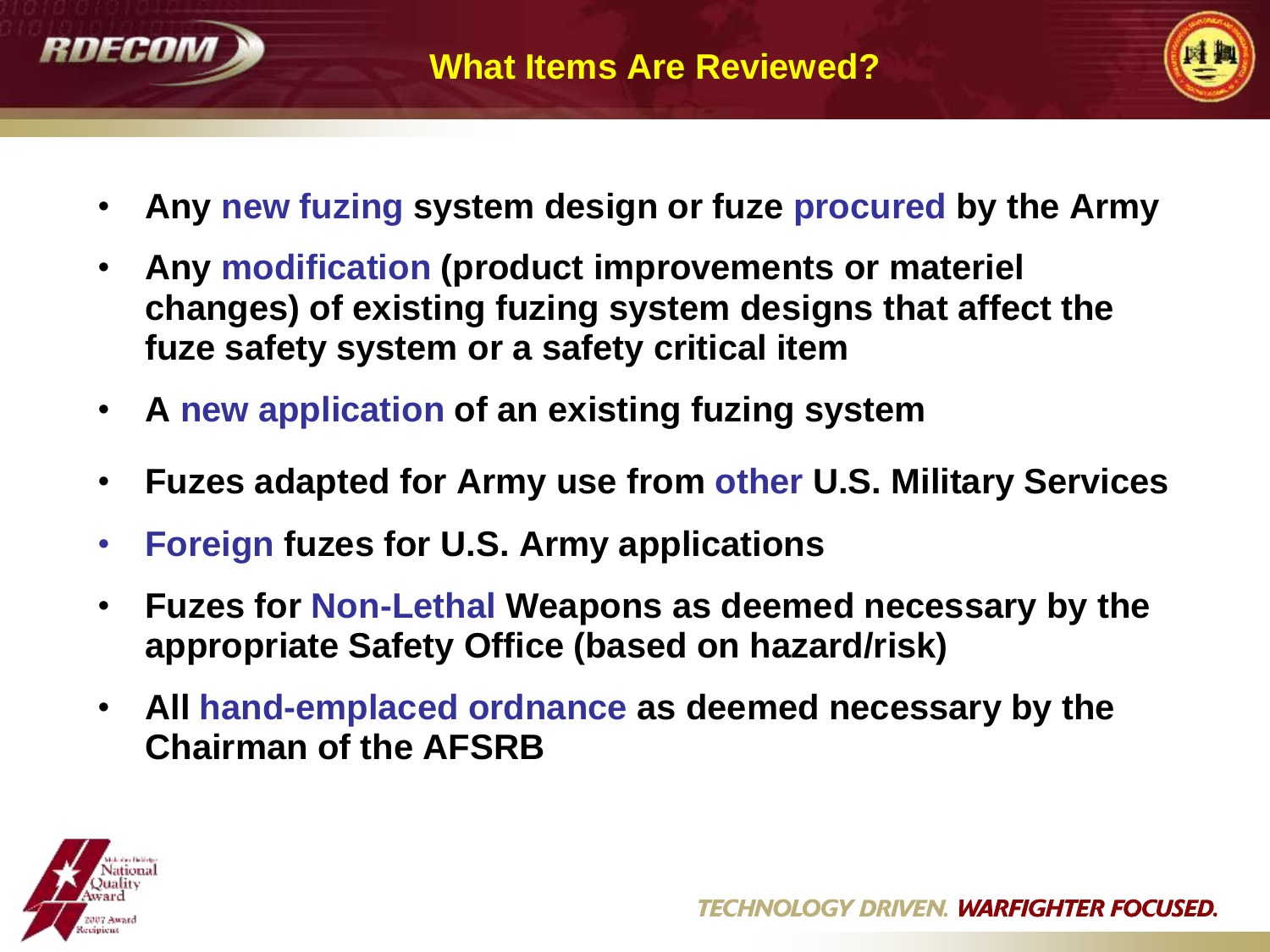



- **STANAG 4187, Edition 4, Fuzing Systems - Safety Design Requirements**
	- **Mil-Std-1316F, Fuze Design, Safety Criteria For**
- **STANAG 4497, Hand-Emplaced Munitions (HEM), Principles for Safe Design**
	- **Mil-Std-1911A, Hand-Emplaced Ordnance Design, Safety Criteria For**
- **STANAG 4157, Edition 2, & AOP-20, Tests for the Safety Qualification of Fuzing Systems**
	- **Mil-Std-331C, Fuze and Fuze Components, Environmental and Performance Tests For**
- **Experience**

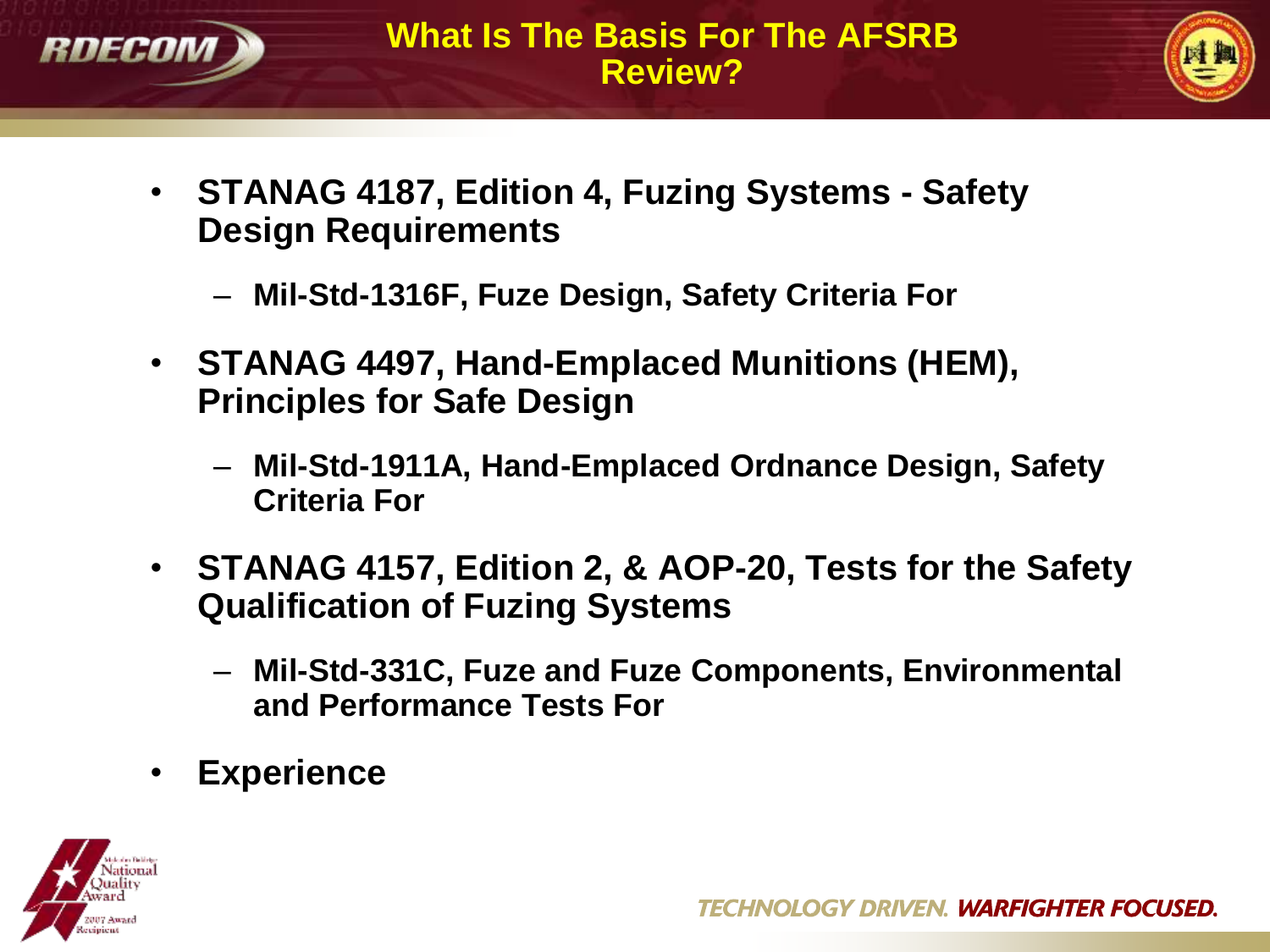**RDECOM** 

**AFSRB Process**



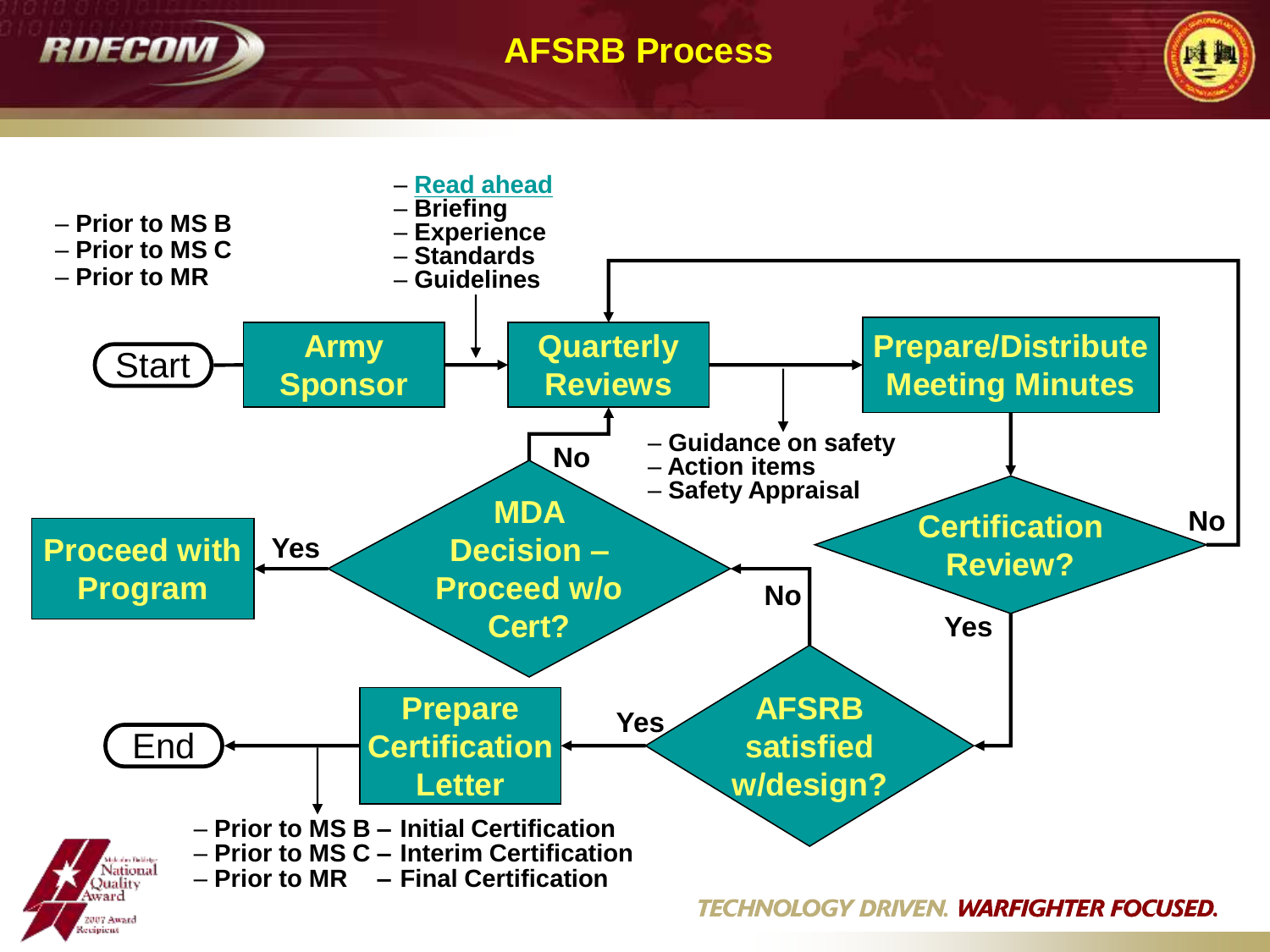



- **Tests that simulate anticipated manufacturing, logistic and tactical usage environments**
- **Tests that exceed anticipated storage, transport and operational Fuze level tests**
- **System and component level tests**
- **Test types depend upon the fuze/ammunition/weapon** – **Some system level tests can substitute for some fuze level tests**
- **HAPPY 60th BIRTHDAY TO MIL-STD-331!!! First issued in 1951**

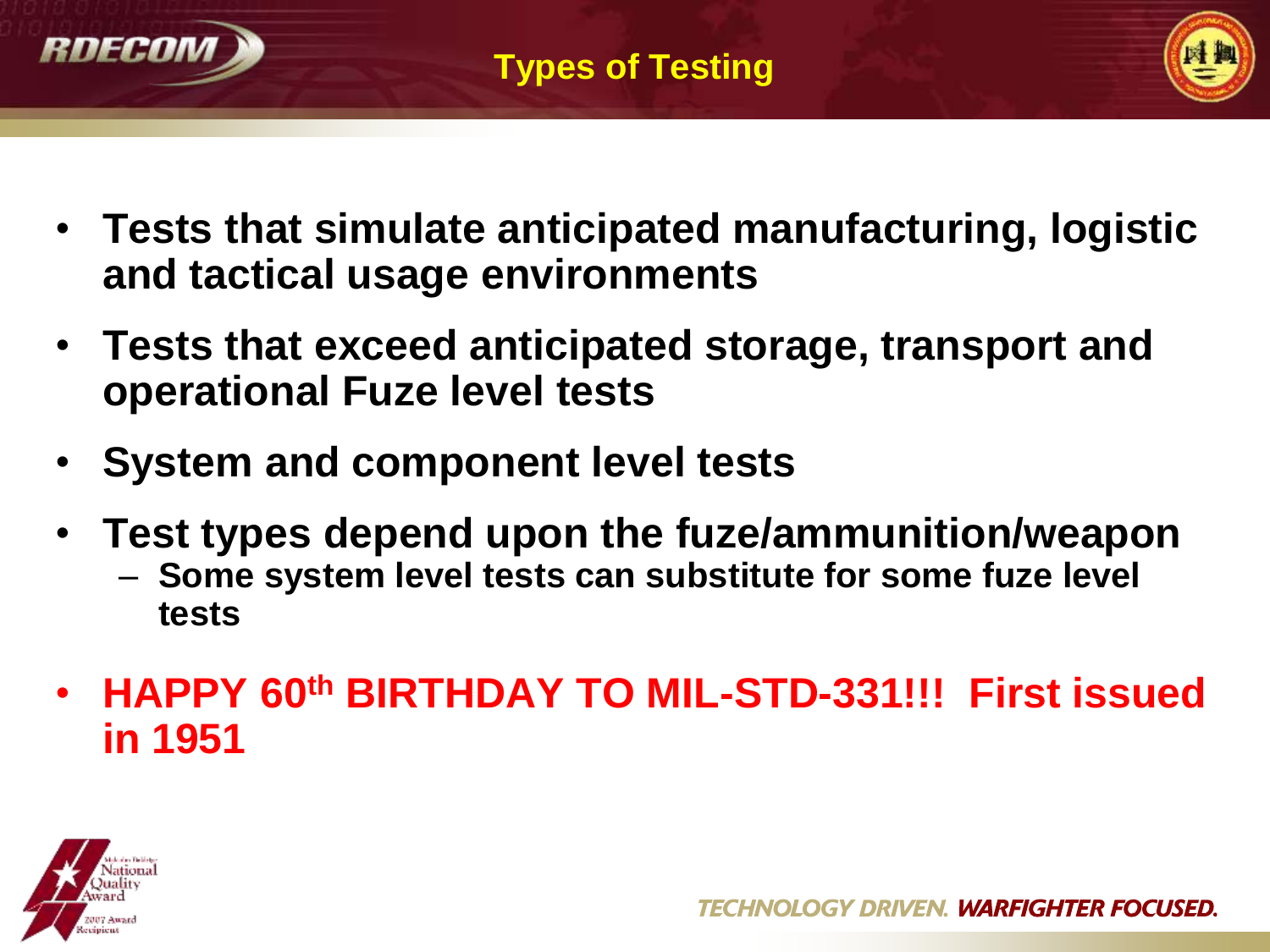



### **AOP-20/MIL-STD-331 Fuze Level Tests**

### **Environmental Design**

- **Jolt**
- **Jumble**
- **1.5m Drop**
- **Salt Fog**
- **Temp/Humidity**
- **Extreme Temp Storage**
- **Thermal Shock**
- **Trans Vib & Secured Cargo**
- **E<sup>3</sup>**

- **Out of Line Safety**
- **Minimum Arming**
- **Explosive Component Safety**

- **Sequential testing is required by STANAG 4157, to demonstrate robustness against expected and typical life-cycle environments**
- **New FESWG Fuze Qualification Guideline specifies tests and quantities**

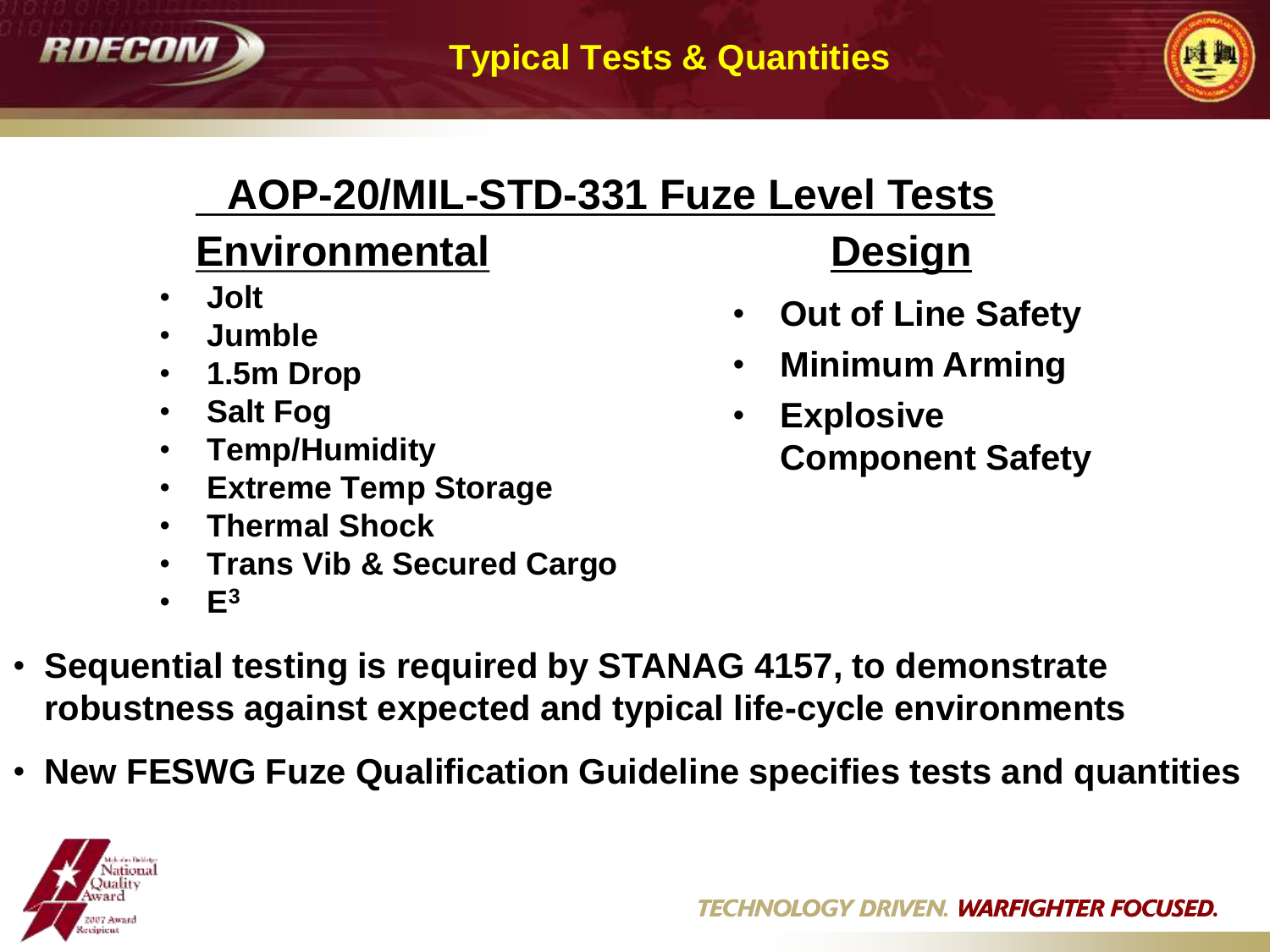



# **GENERIC GUIDELINES**

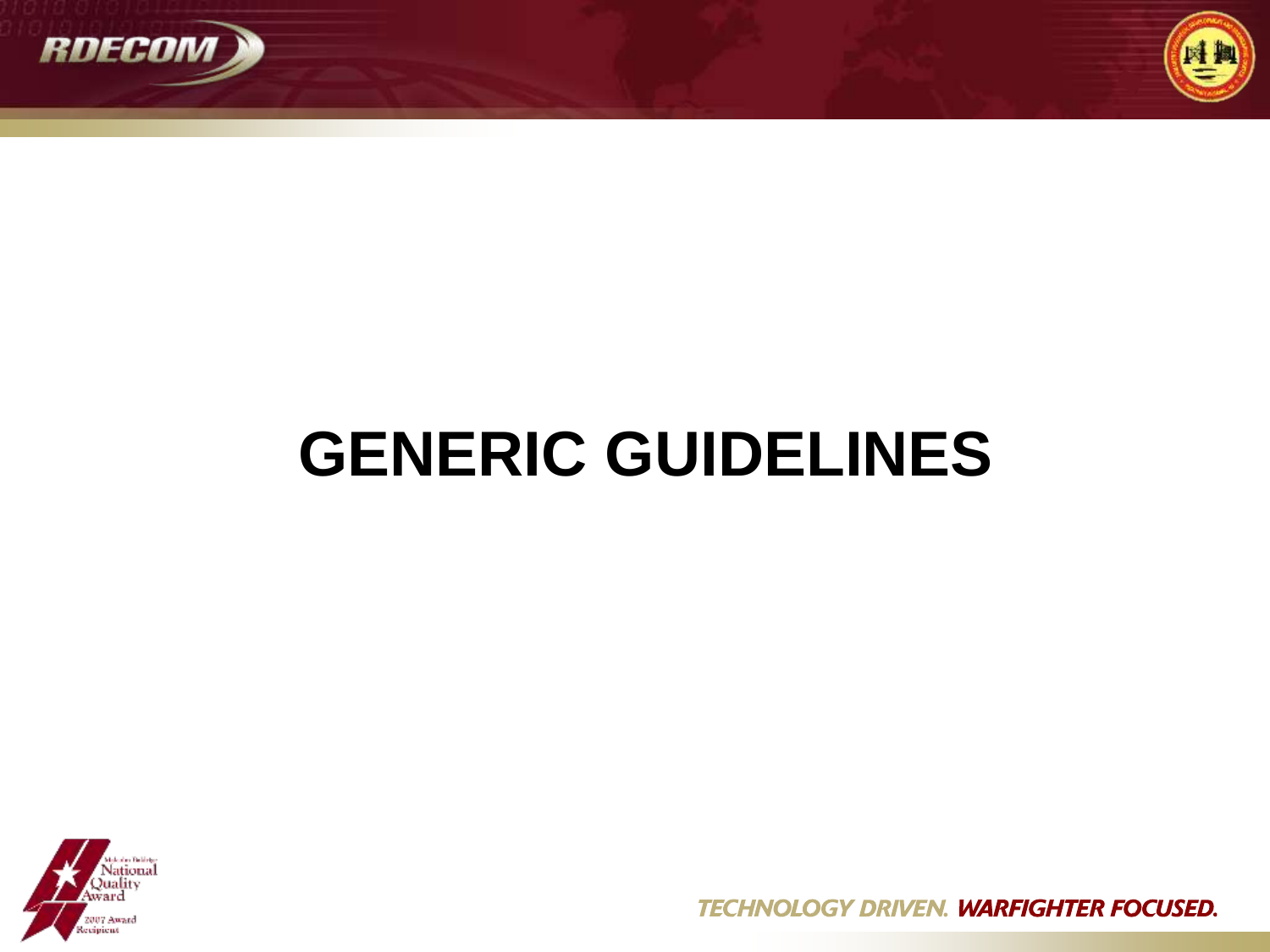



- **Limit use of safety critical software**
	- **Raw data from guidance sensors (i. e., accelerometers) should be passed along to fuze logic devices for processing. This can be sent thru guidance computer, as long as data is not modified by this computer.**
	- **If processed in guidance computer, this becomes safety critical (it is expensive and cumbersome to safety certify guidance logic devices)**
	- **Having raw data processed by fuze logic is not considered cost driver or design complication**
	- **If using more than one logic device, should strive to implement in such a manner that only one is safety critical**
- **Preference is always to have separate environmental and guidance sensors**
- **BIT Checks:**
	- **AFSRB prefers that these be limited to continuity checks only – does not support exercising of safety features or powering up of logic beyond what is needed to verify continuity**

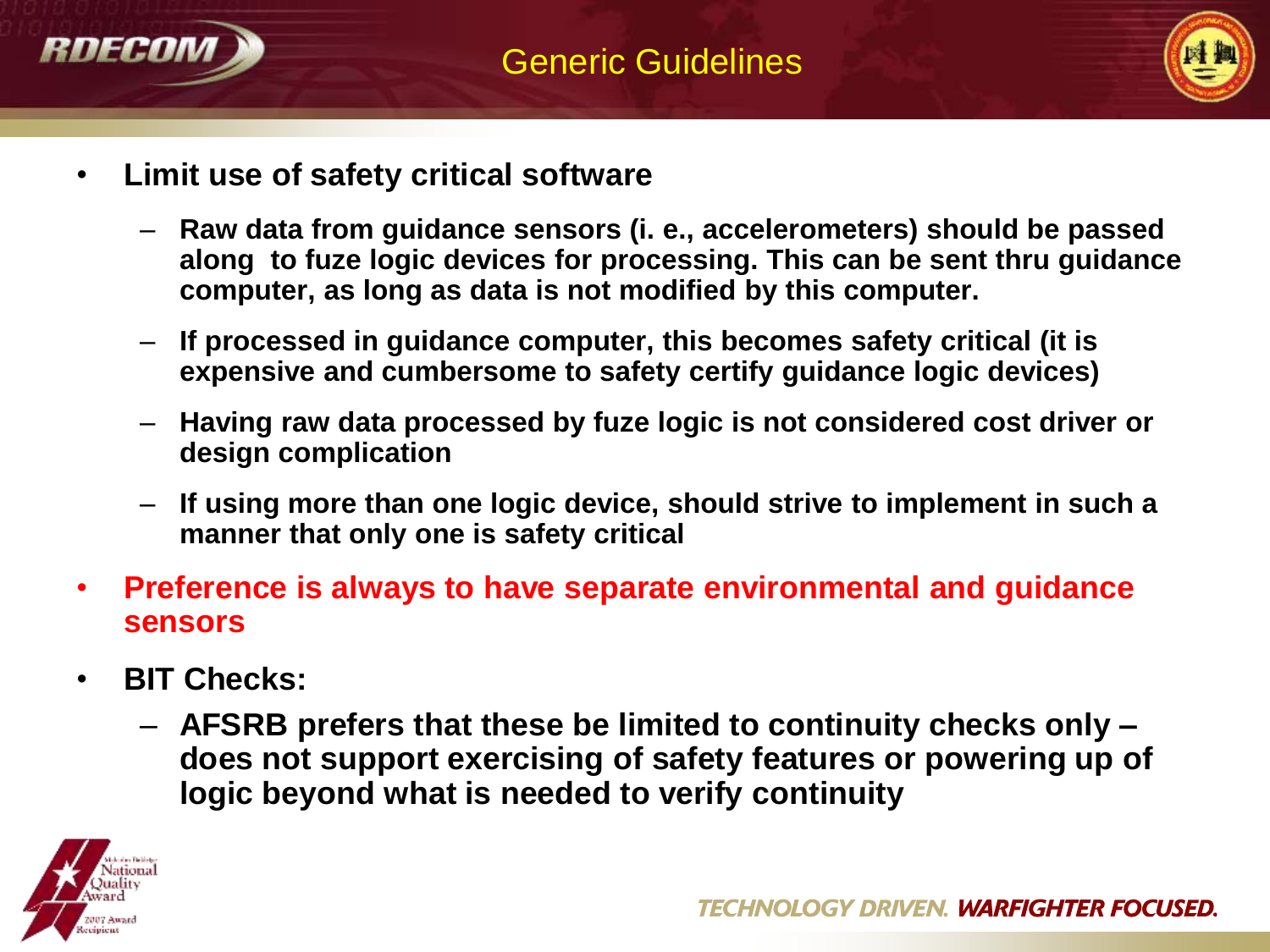



#### • **Safety Features**

- **Must be independent:**
	- **Independent means that the failure or subversion of one safety feature does not affect performance of the other safety feature(s)**
	- **Also means they must sense different environments (i.e., velocity and acceleration are not different)**
		- **Two physically independent setback locks would not be allowed (exception: multi-stage rockets or missiles where separate G-T profiles are gated with an interstagial time window)**
- **Must be, where possible, environments instead of events that occur in munition or signals derived from events.**
	- **Events include reaching apogee, generation of "good guidance" signals, umbilical disconnect, deployment of control surfaces, firing of side thrusters, etc.**
	- **If events are used where a second environment is difficult at best to sense, they should be gated with some logic associated with the event (i. e., time window)**

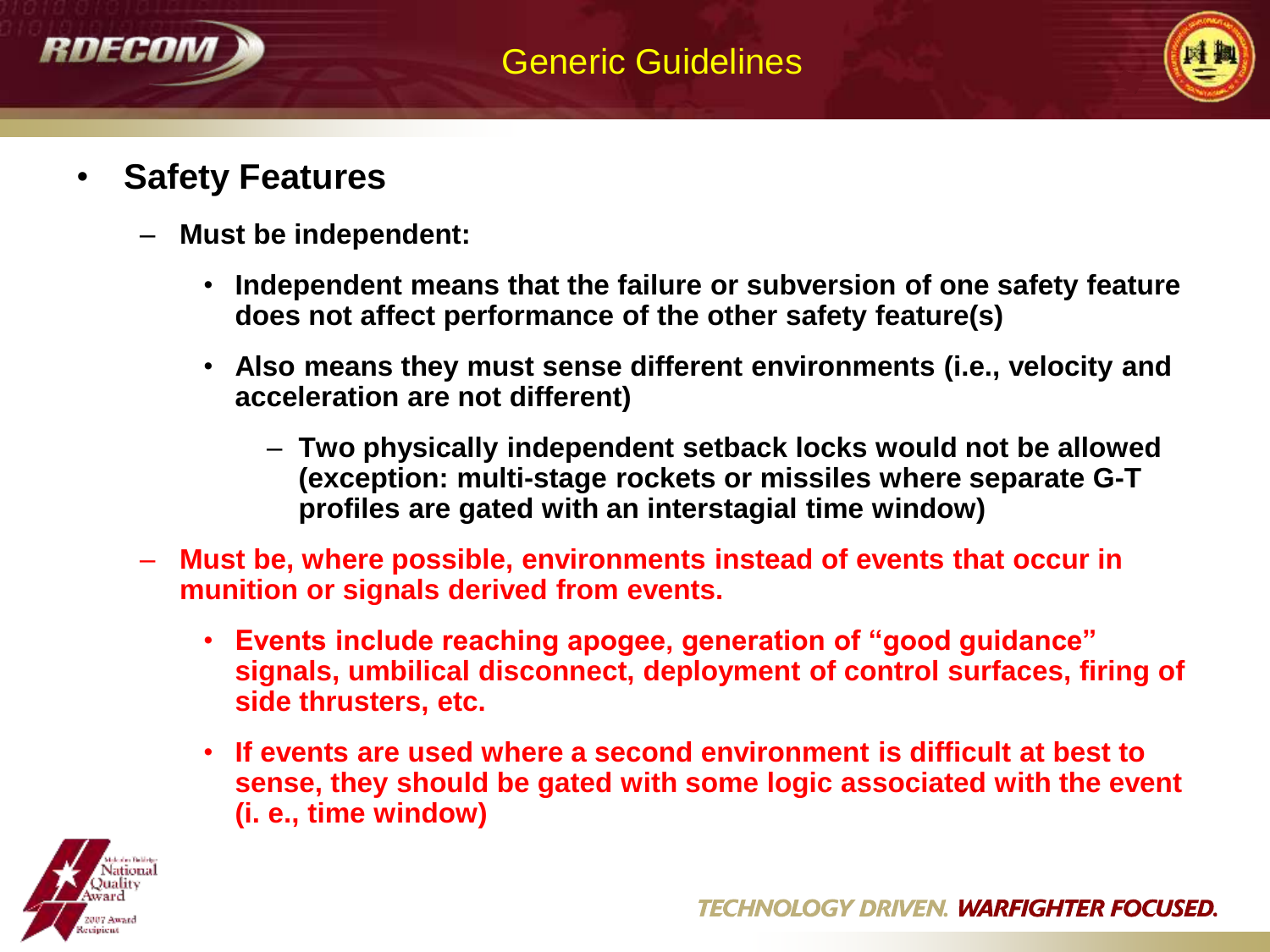



- **Safe Separation**
	- **For the AFSRB:**
	- **Safe Separation is defined as the distance from the munition to the launch crew where there is a 1x10-4 probability of the crew taking a hit from a fragment that has a 50% chance of breaking exposed skin**
	- **Is based on munition fragmentation pattern and has nothing to do with fuze functioning**
	- **Is different than Safe Escape for an aircraft, the fuze arming distance, and the minimum engagement distance**

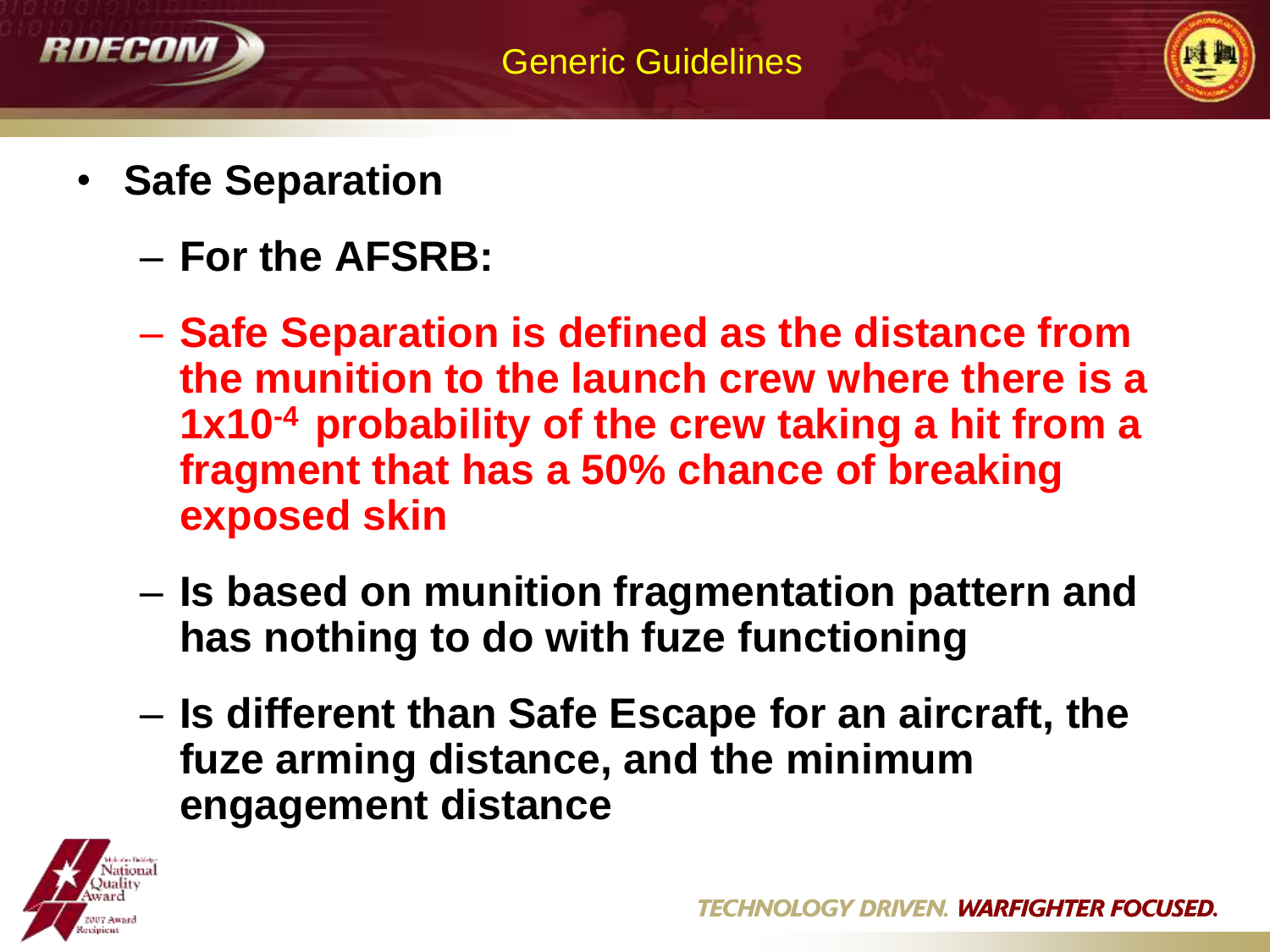



# **ESA DESIGN GUIDELINES**

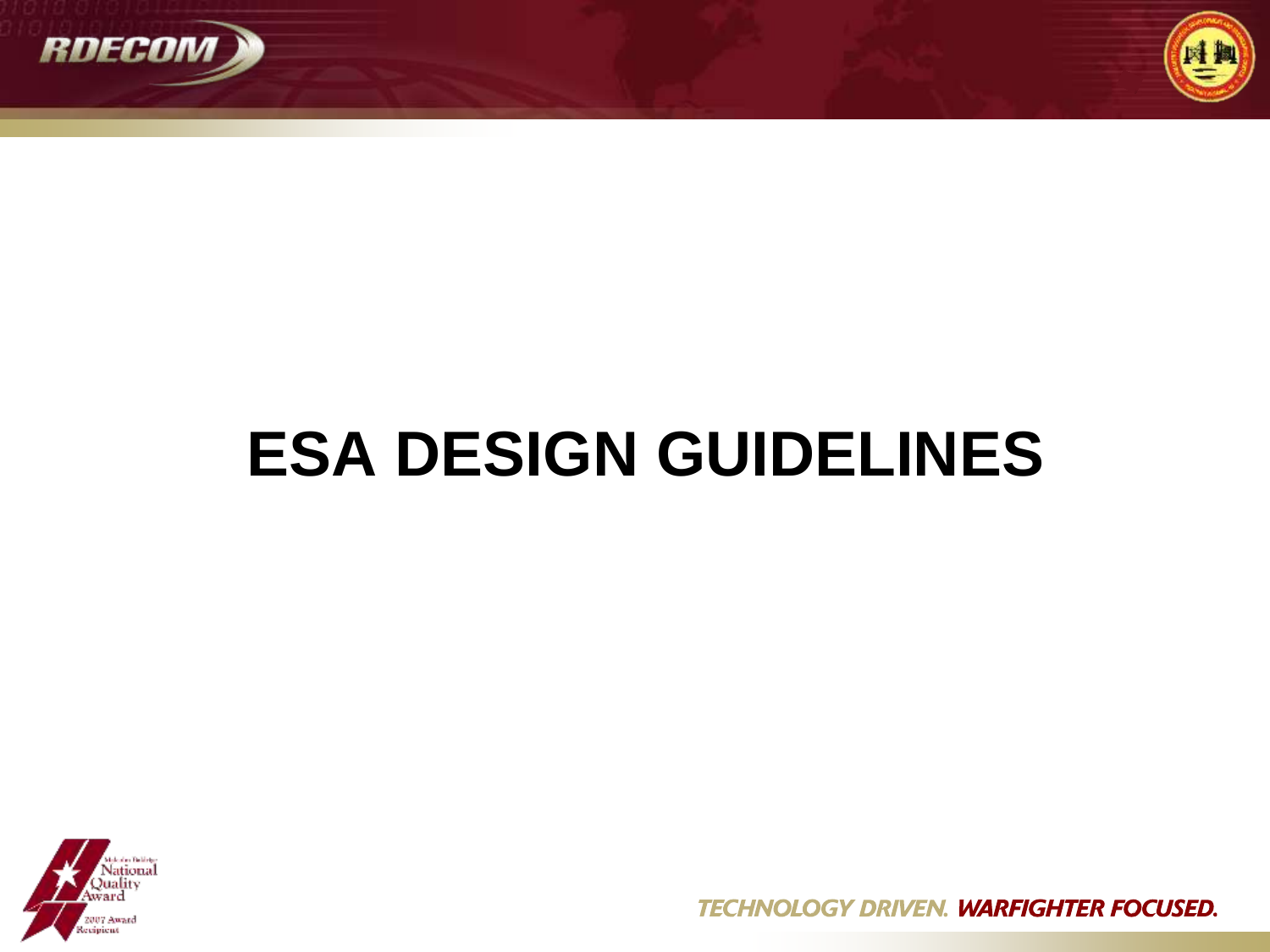



- **With STANAG 4187 Ed 4, three switches (energy breaks) are now mandatory: two static and one dynamic**
- **No single environment or event signal can be used to enable more than one static switch**
- **Multiple signals can be used to enable more than one static switch**
- **The circuit which controls operation of the arming switches shall be physically partitioned into at least two elements, none of which are capable (by virtue of circuit architecture and partitioning, not element design) of independently arming the system.**
- **The functional partitioning shall be immune to being bypassed by electrical, mechanical, and thermal environmental hazards.**

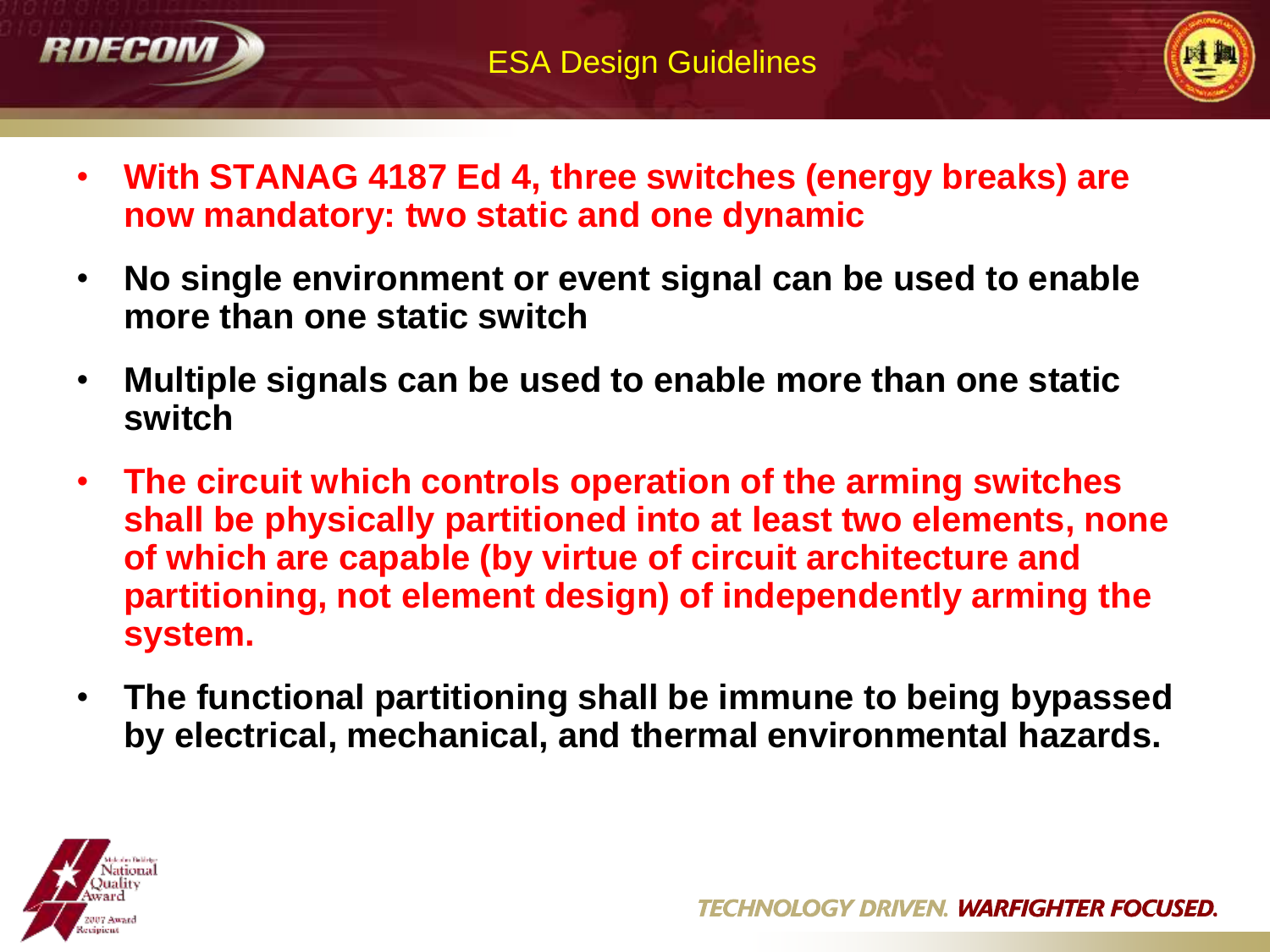



• **A second safety feature (static switch) shall not be configured as the mechanical equivalent of a lock on a lock.**

#### **Dynamic Switch**

- **The circuit driving the dynamic switch shall be designed so that any failure modes of that circuit should not lead to a situation where the switch defaults to a gated fixed frequency free running oscillator**
	- **System clocks operating at frequencies that may drive the dynamic switch are not allowed to be part of the S&A design**
- **The dynamic arming switch, when configured as an integral part of the high voltage converter, should be so configured that any static failures disable the converter.**

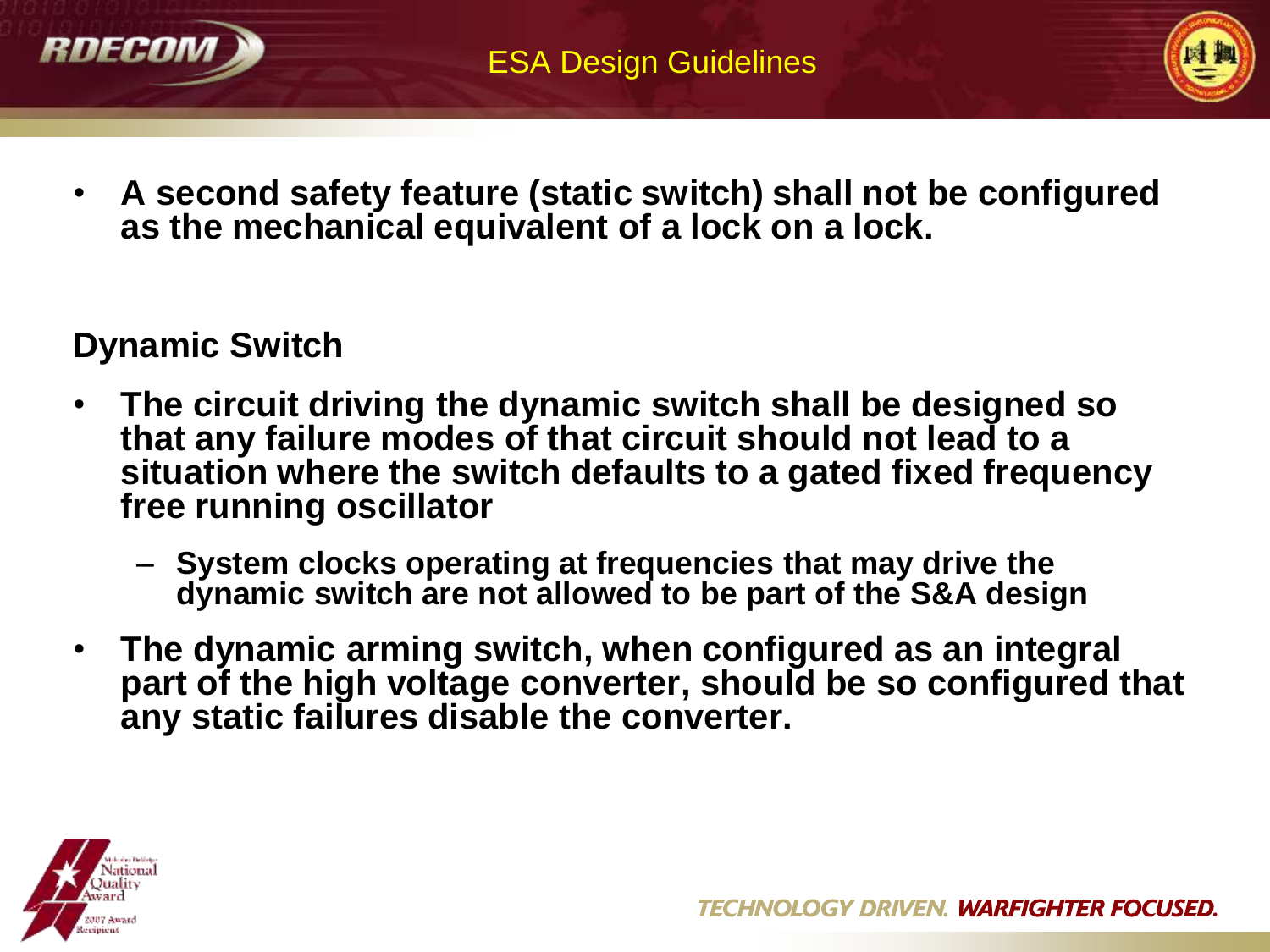



# **COMMAND-ARM FUZING**

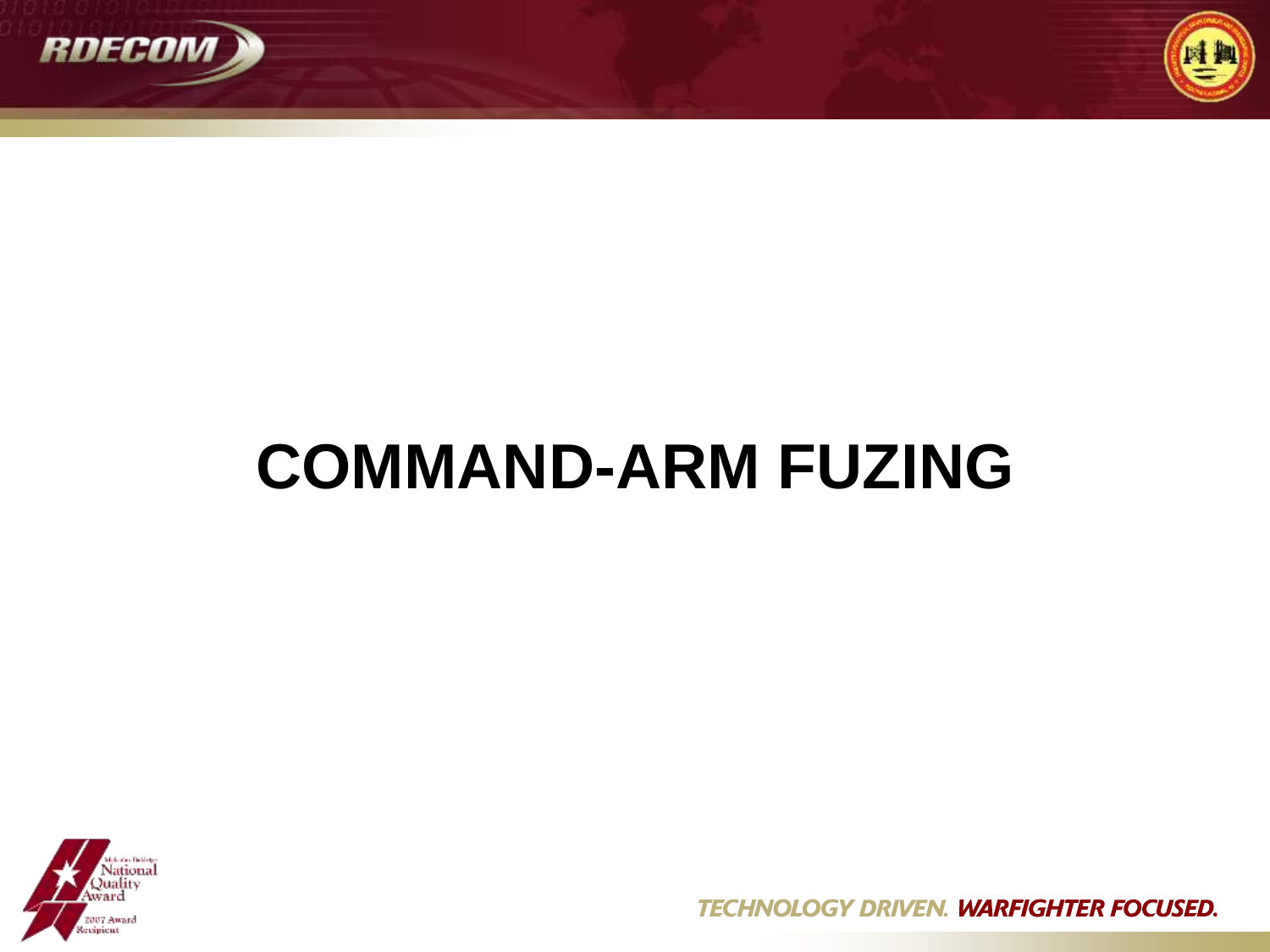



- **New capability driving fuze designs for use in urban combat environments, and to defeat enemy positioned behind obstacles**
- **Has become a more common fuze architecture**
- **Primarily medium caliber – is really implemented as command arming + functioning of a fuze**
- **Need precise bursting point due to relatively small warhead footprint, or to defeat target**
- **Probably will be firing over the heads of friendly forces**

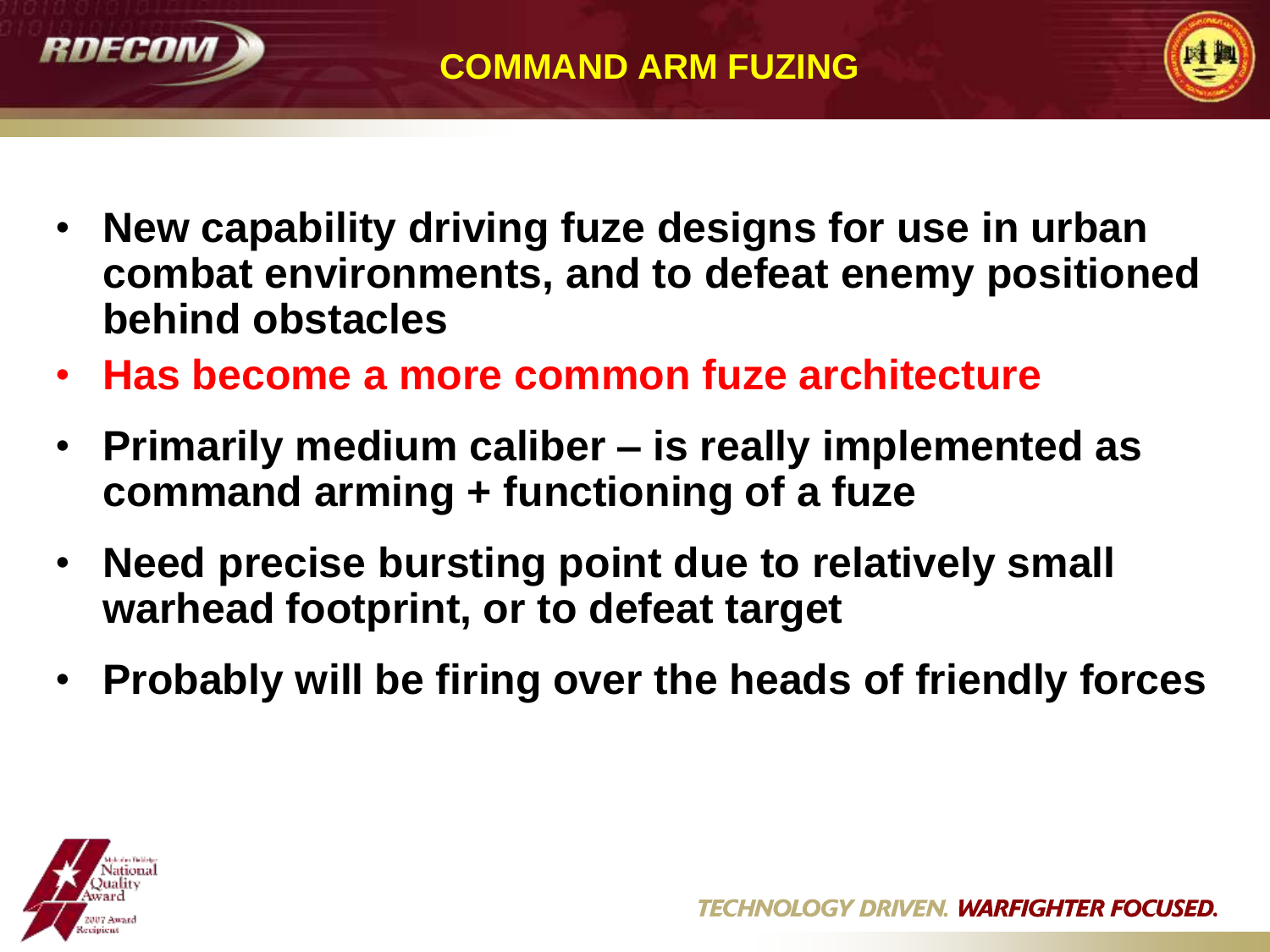



- **Requires capability of air bursting anywhere along the projectile's trajectory beyond minimum engagement**
- **Minimum engagement distance can be within safe separation distance**
- **Target distance/setting info input to fuze via fire control system**
- **Preference is to protect friendly troops along trajectory and/or near target to the greatest degree possible**
- **Some traditional fuze solutions either not accurate enough or did not provide overhead safety**

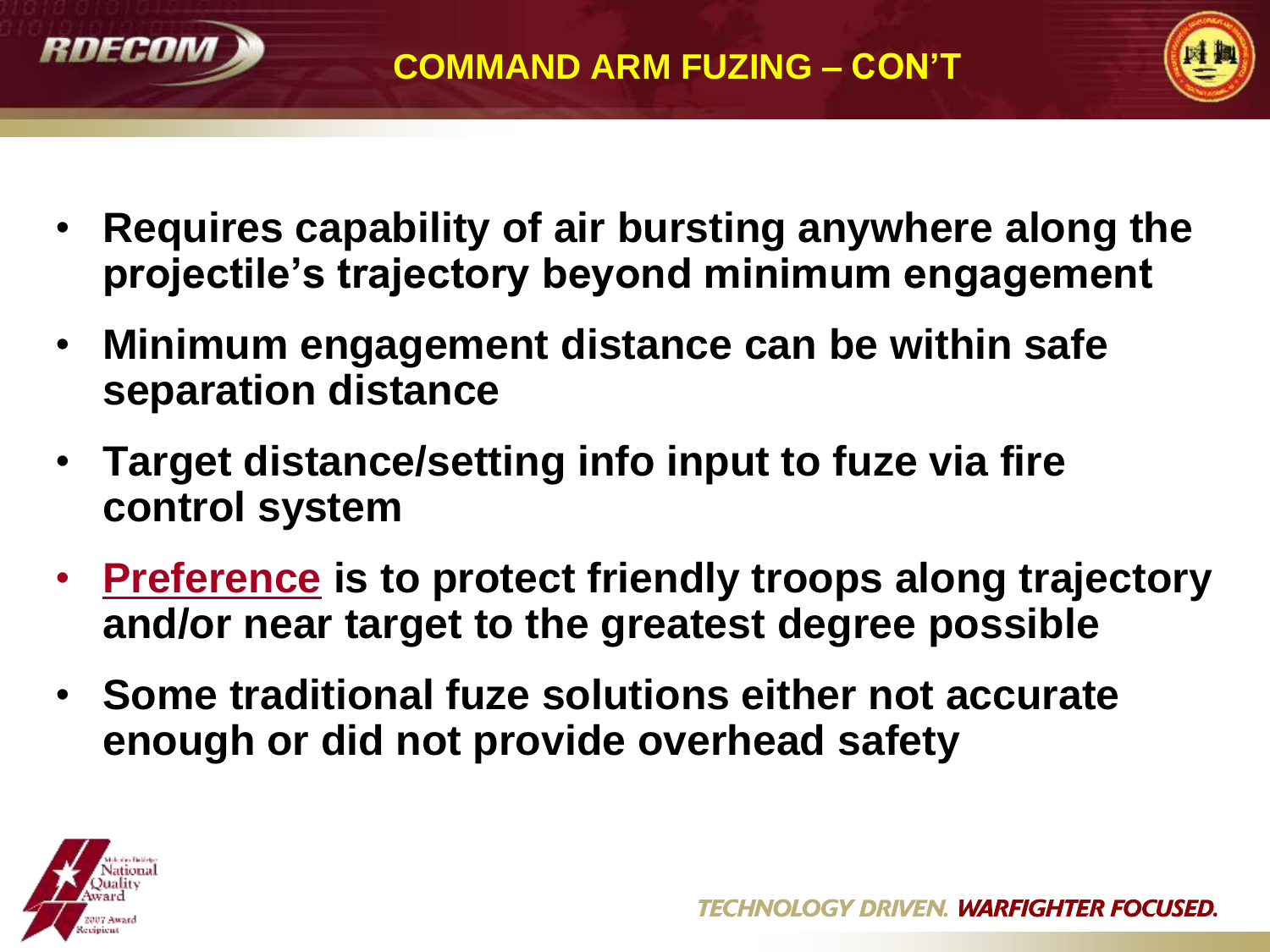



- **Preferred solution is to incorporate an approach where fuze is arm-enabled by sensing launch environments and then command armed/functioned at burst point. For final arming, preferred approach is to release interrupter with stored energy device and use available flight environments to move interrupter into armed position.**
- **The AFSRB accepted the use of a piston actuator to move the interrupter into the armed condition, after the interrupter had been unlocked. The piston actuator defeats a shear tab that acts as a safety feature in the form of a blocking device.**

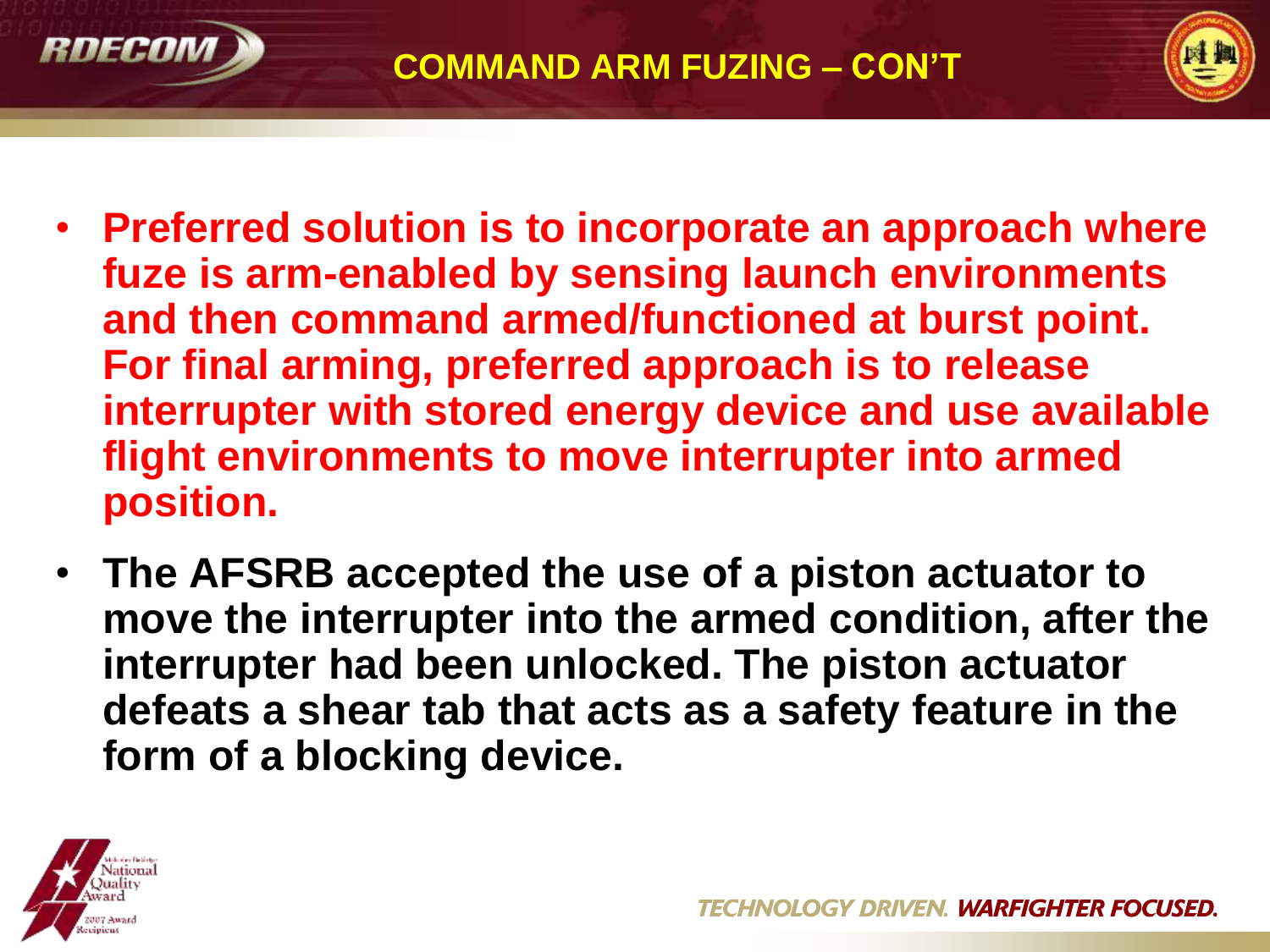



- **In the absence of a spin lock, the use of a piston actuator overcoming a shear tab violates a tenant and an objective of the safety standards:**
	- **Dual safety – shear tab is a block, not a lock**
	- **Use of stored energy in arming of the interrupter**
- **The acceptance by the Board was based on:**
	- **Rigorous testing of the shear tab, to include jolt and jumble with the setback lock missing**
	- **Historical evidence that piston actuators of this type do not fail by pre-firing without the correct signals and power**

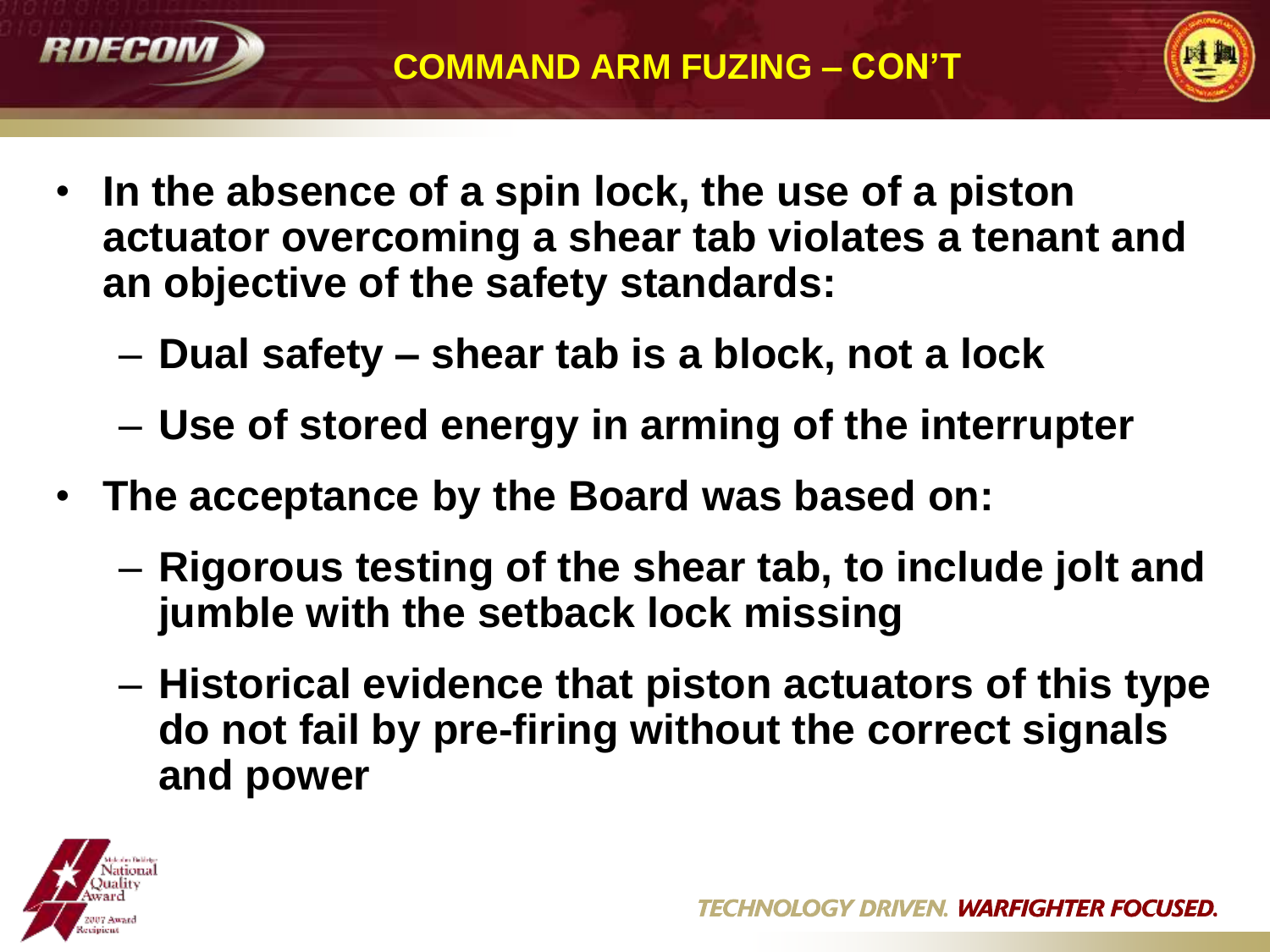



- **The setback lock would prevent shearing of the tab and keep the interrupter safe if the P/A pre-fired with setback lock in place**
- **That under any credible environmental mishap or other accident at least two safety feature failures would be required in order for the interrupter to be released**
- **That testing to AOP-20/MIL-STD-331 environments indicated no safety issues**

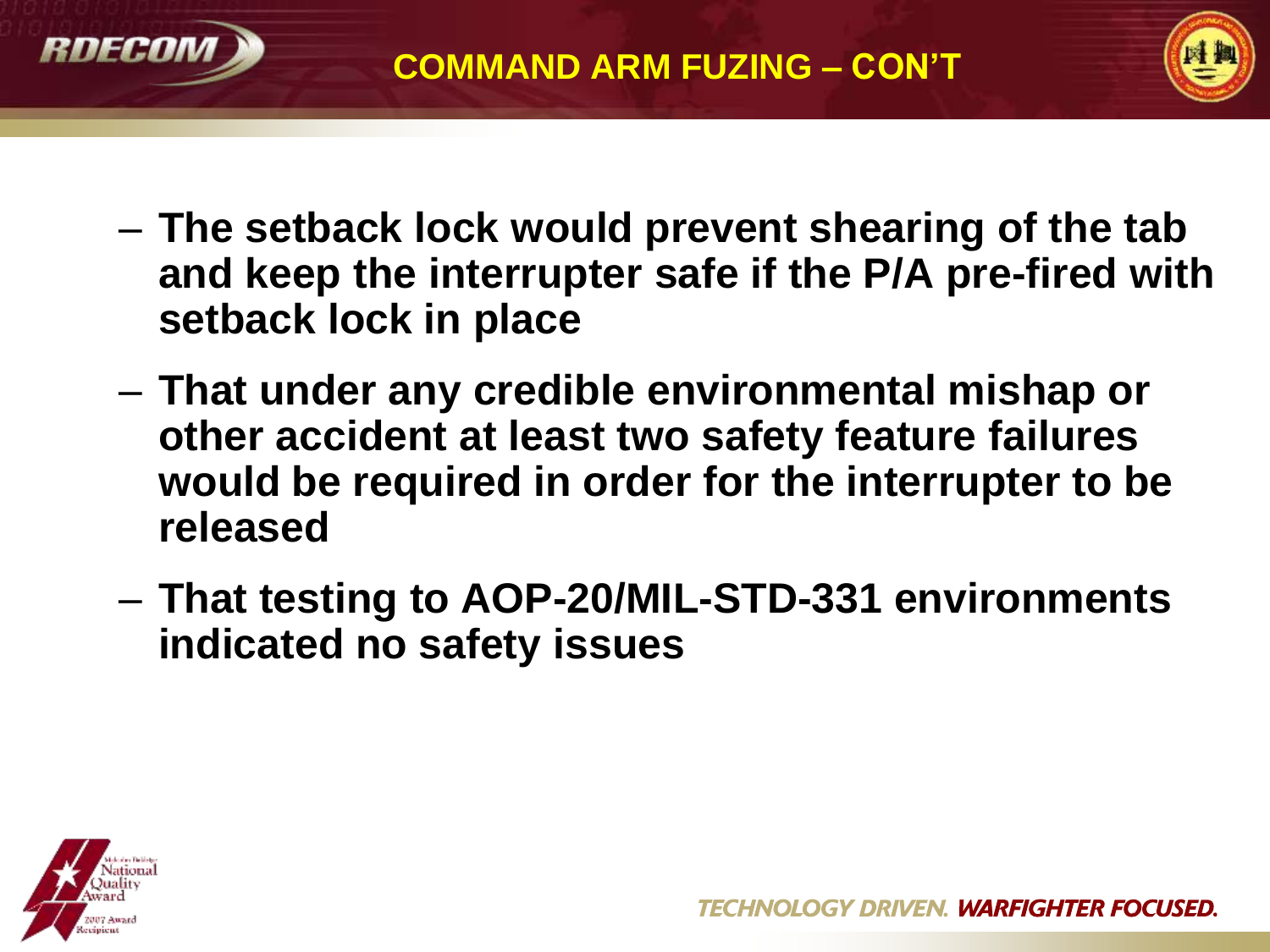



### **Challenge to the fuze community:**

**Is there a better way to do this?**

<span id="page-26-0"></span>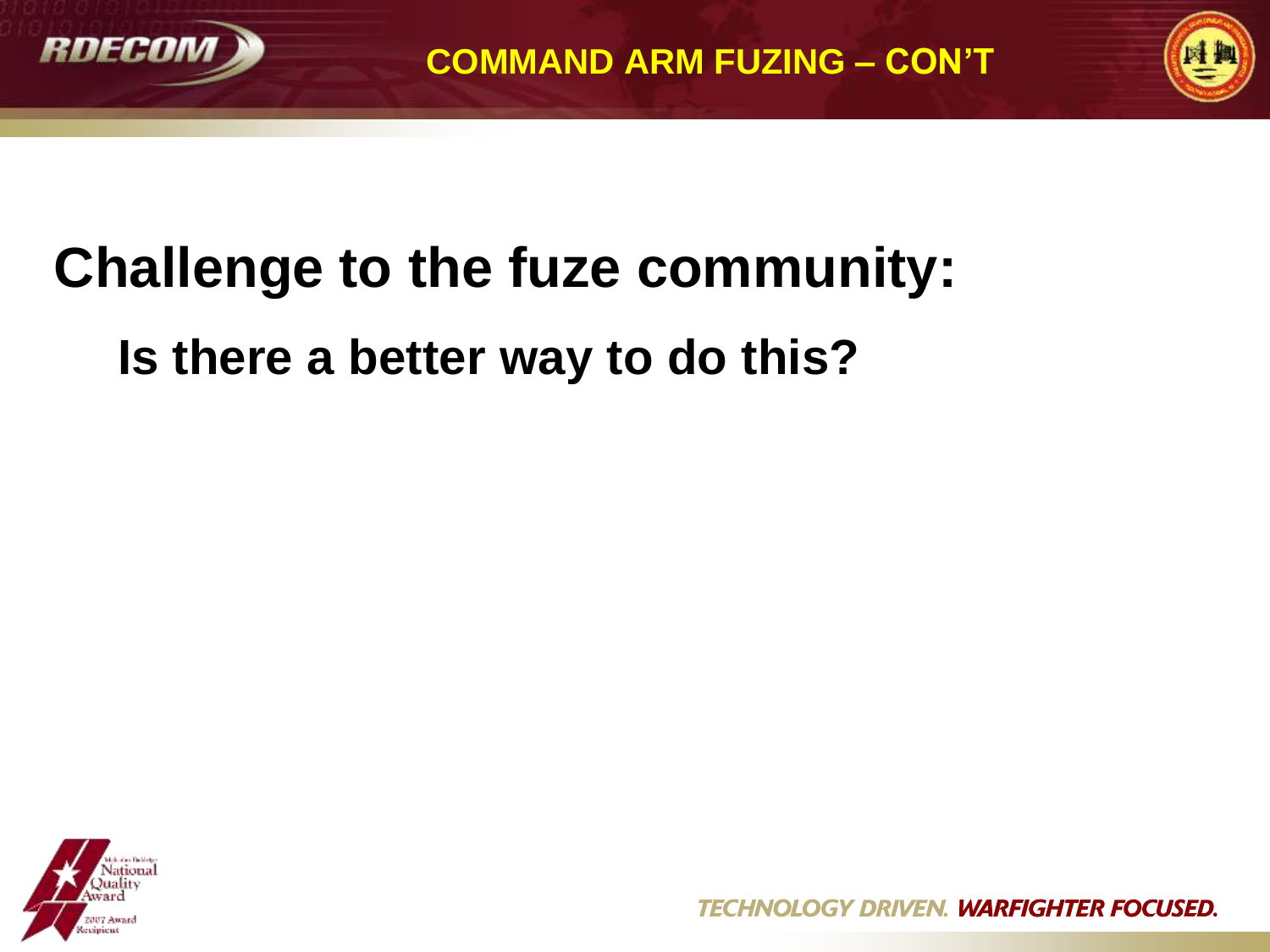



## **ORIGIN OF THE 500 VOLT REQUIREMENT**

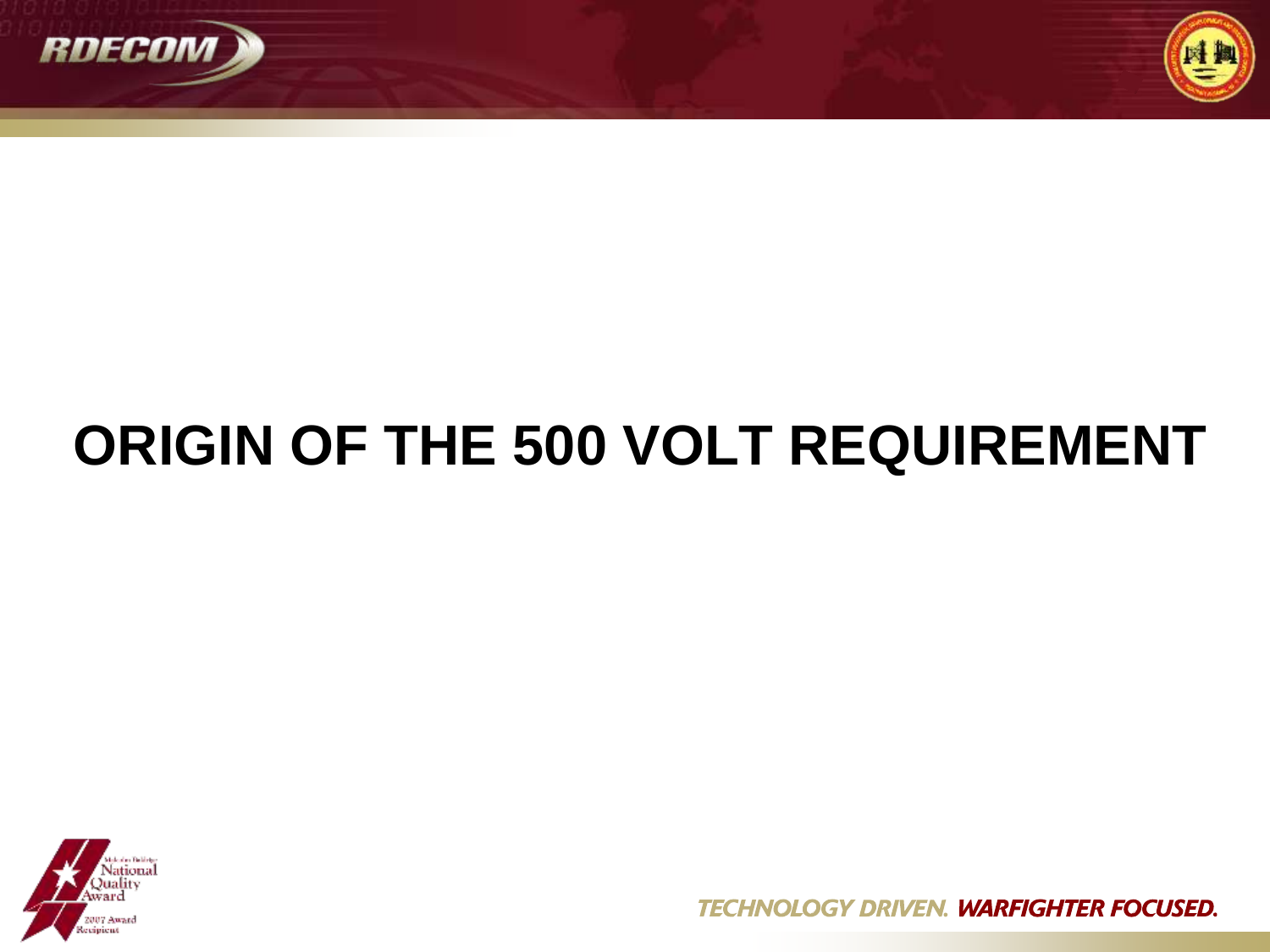

**MIL-STD-332 (MUCOM) 14 May 1969:**

• **Paragraph 5.1.3.2 –**

RNFCN

– **When the explosive train does not contain primary explosives, (e.g. EBW), interruption, shielding, and other protection, the initiation system must be designed to provide at least the same degree of fuze safety obtained with an interrupted train employing primary explosives.**

**MIL-STD-1316 (Navy) 16 June 1967:**

- **Paragraph 5.1.3 –**
	- **Electric initiators "in-line" – Electric initiators "in-line" (i.e., not followed by explosive train interruption) shall not be used in fuzes even though explosives employed are those listed in 5.1.2.**

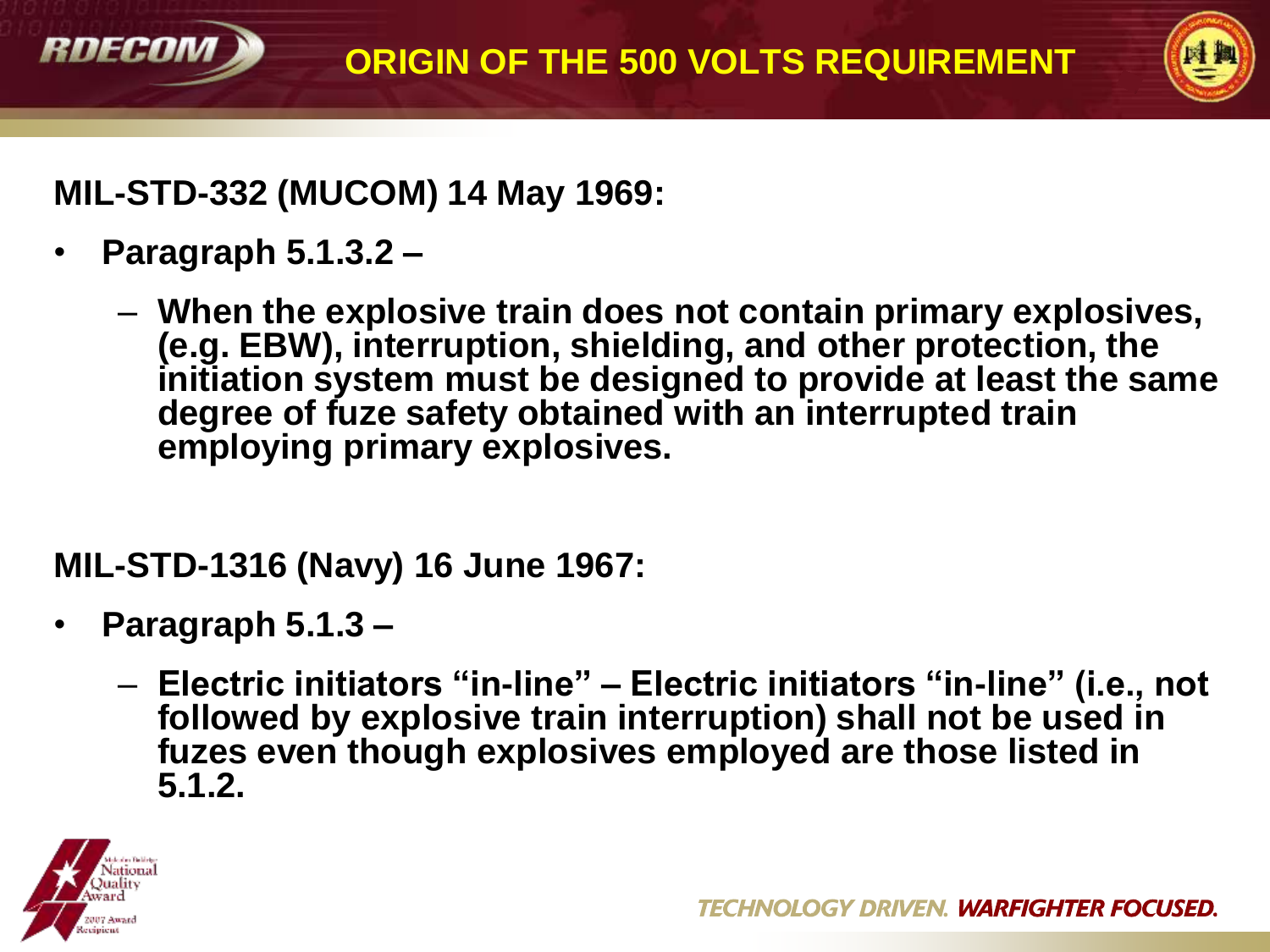

#### **MIL-STD-1316A (17 September 1970)**

- **4.2 Initiators "in-line". - Initiators "in-line" (i.e., not followed by explosive train interruption) shall not be used in fuzes, except as allowed by paragraph 4.2.2 below, even though explosives employed are those listed in 4.1.2. Where electrical type initiators or detonators are employed, a positive means (e.g., shorting or switching) of preventing fuze detonation prior to fuze arming shall be provided.**
- **4.2.1 When the explosive train does not contain primary explosives (e.g. Exploding Bridgewire (EBW) per MIL-I-23659), and has no provision for interruption, shielding, and other protection, then the initiation system shall be designed to provide at least the same degree of fuze safety, including a mechanical interruption in the electrical circuit, as is obtained with an interrupted train employing primary explosives.**



RNFCA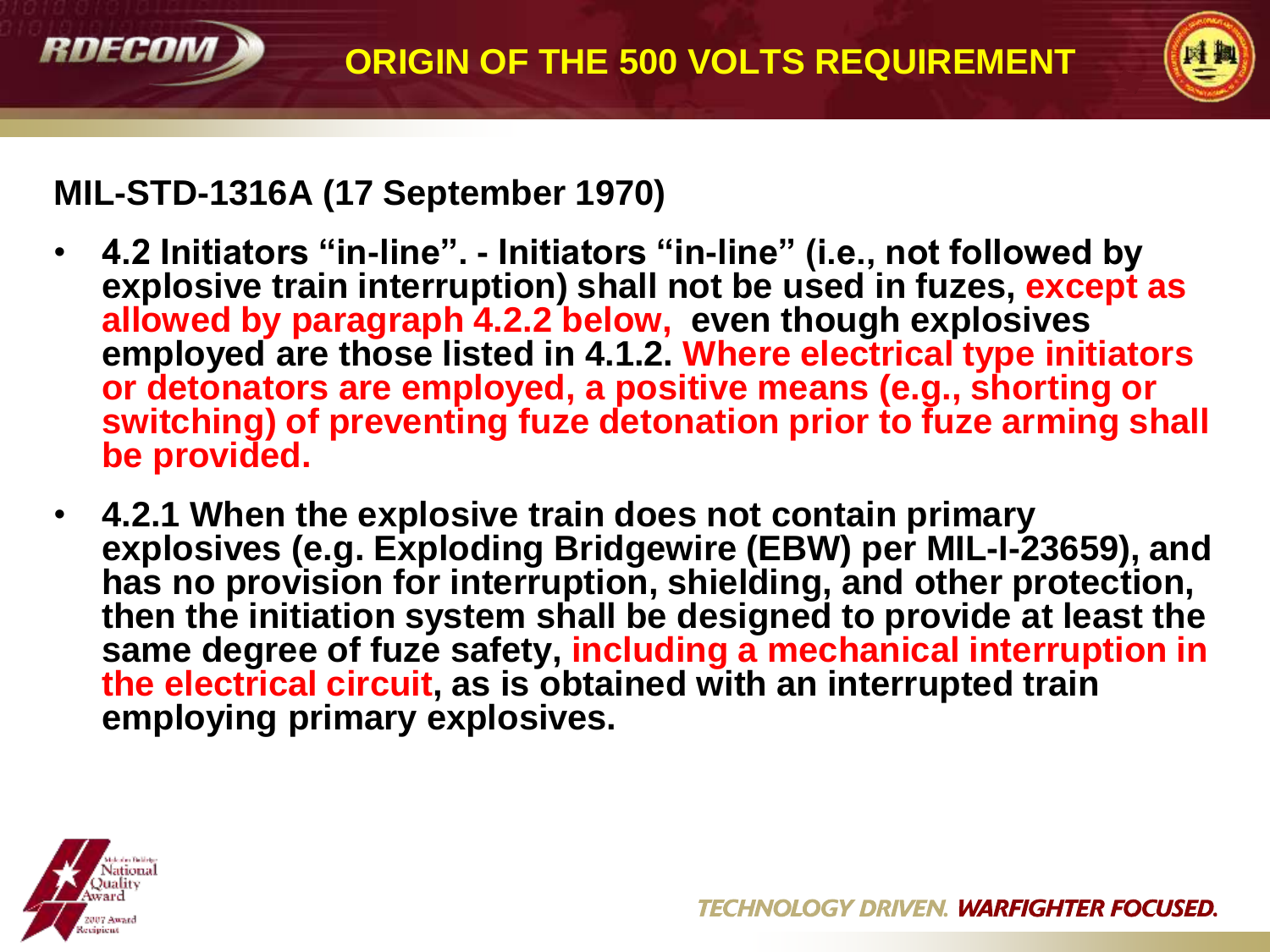

**MIL-STD-1316A (17 September 1970)** 

- **4.2.2 EBW Devices. – Exploding bridgewire (EBW) devices may be used may be used without subsequent explosive train interruption if the following conditions are met:**
	- **a. The explosive initiated by the exploding wire is an explosive listed in 4.1.2.**
	- **b. The arming and triggering signals for initiating the EBW device are switched by two independent features requiring independent sources of energy from an environmental force for operation.**
	- **c. One of the mechanisms in (b) above shall derive its energy from an environmental force after launch.**
	- **d. The sensitivity of the EBW device to electrical initiation is not greater than Group B per MIL-I-23659. The device cannot be initiated by any electrical signal at a peak potential of 500 volts, nor can a 500 volt discharge, especially from the firing circuit capacitor, initiate the device.**



RDECO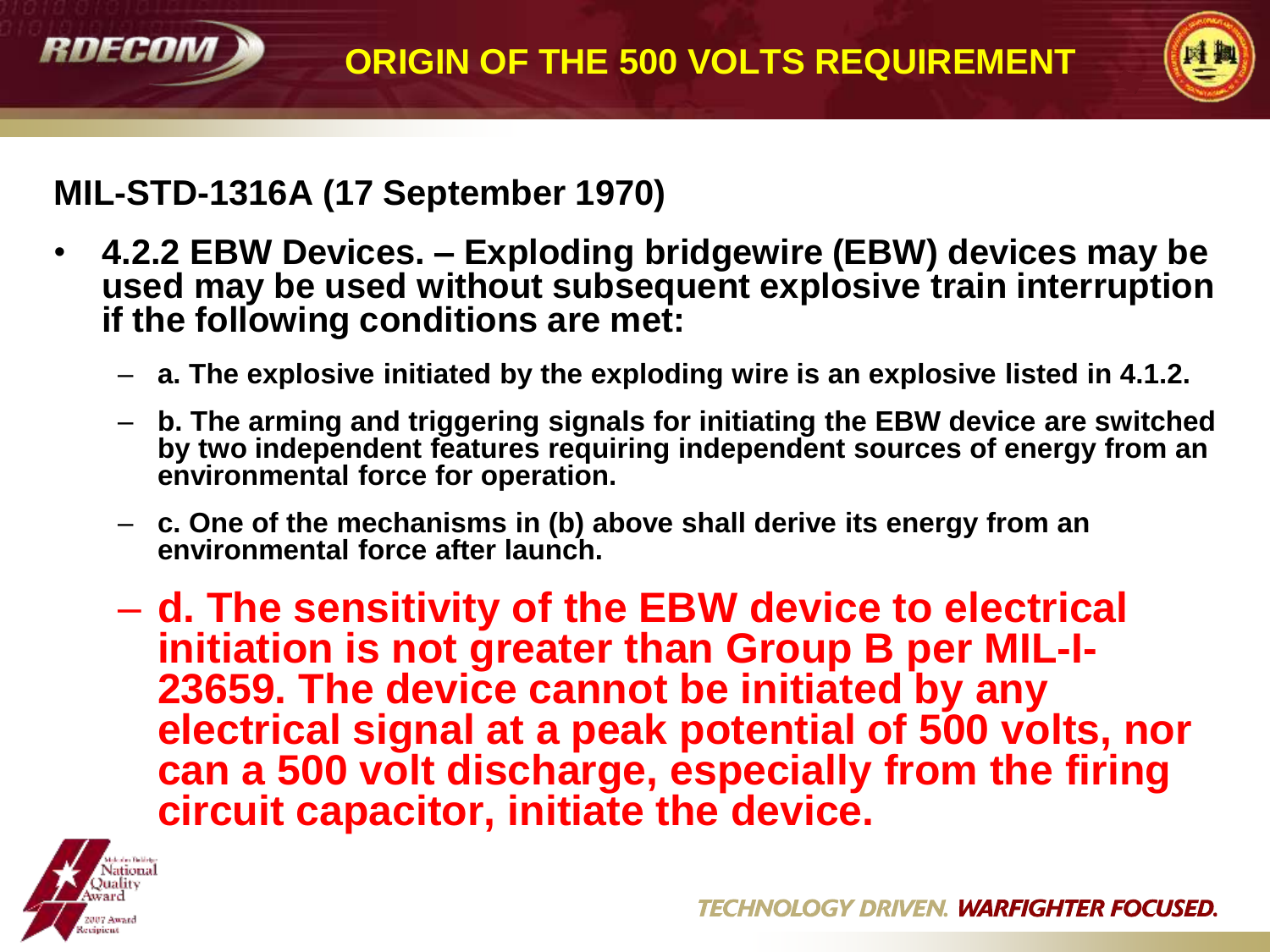

### **MIL-STD-1316B (15 February 1977)**

- *Eliminated Non-Interrupted Explosive Train discussion from the requirement sections*
- **Paragraph 7.2 In-Line Explosive Systems (in the NOTES section):**
	- **The use of an in-line explosive system which does not meet the requirements of explosive train interruption, may be necessary or very desirable for future systems to simplify an otherwise overly complex system or to solve a unique set of safing, arming and firing requirements. For in-line systems, the basic safety requirements and the methodology for demonstrating that an acceptable level of safety is achieved, HAVE NOT BEEN ESTABLISHED.**
	- **If in a future weapon, an in-line explosive is the preferred approach, the development of the system will include the establishment of safety requirements and procedures for demonstrating that the required safety is achieved. The following is a list of some of the major conditions which should be met if an in-line system is developed.**



RNFCN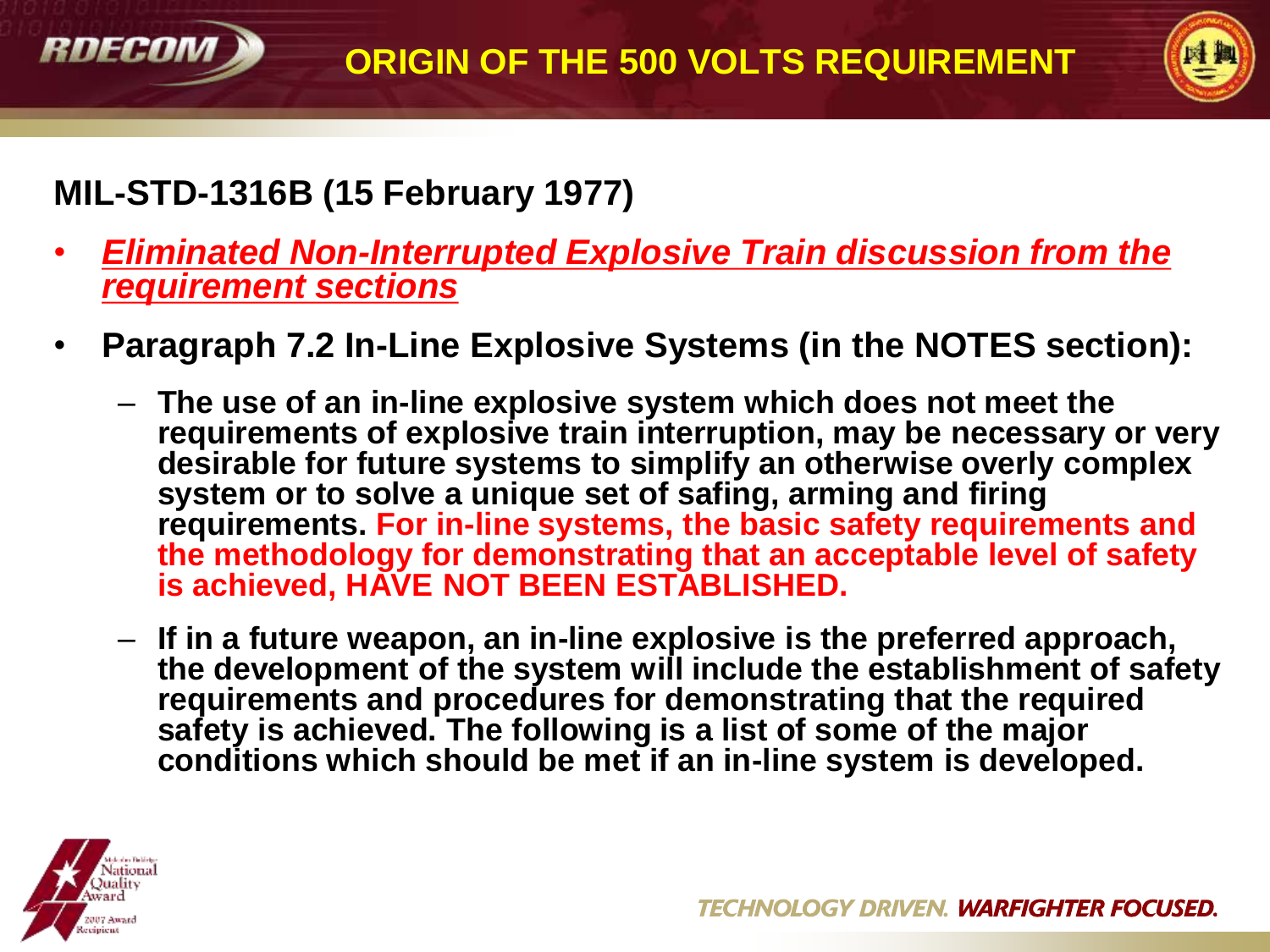

#### **MIL-STD-1316C (3 January 1984)**

- **Paragraph 4.3.4 Non-interrupted explosive train control. When the explosive train contains only those explosive materials allowed by 4.3.1, no explosive train interruption is required. One of the following methods of controlling function energy shall be employed to preclude arming before safe separation. Additionally, the fuze design shall include positive means to prevent the fuze from being assembled without its energy control feature(s). The combined probability of having minimum function energy in the fuze, having a failure of the energy control feature(s) and firing the initiator with minimum function energy must be compatible with the specified fuze safety system failure rate (see 4.6).**
	- **a. For fuzes containing minimum non-electrical function energy prior to safe separation, at least one energy interrupter directly and mechanically locked in the safe position by at least two independent safety features shall prevent the flow of energy to the initiator.**
	- **b. For fuzes containing minimum electrical function energy prior to safe separation, at least two energy interrupters directly and mechanically locked in the safe position, each by an independent safety feature, shall prevent the flow of energy to the initiator.**
	- **c. For systems using techniques for accumulating functioning energy from the post-launch environment, the fuze shall not permit any functioning energy to reach the initiator until verification, by the fuze, of a proper launch, and attainment of a safe separation distance. Additionally, any energy of the type required to function the initiator which exists in the fuze prior to safe separation shall be less than the minimum function energy.**



RNFCA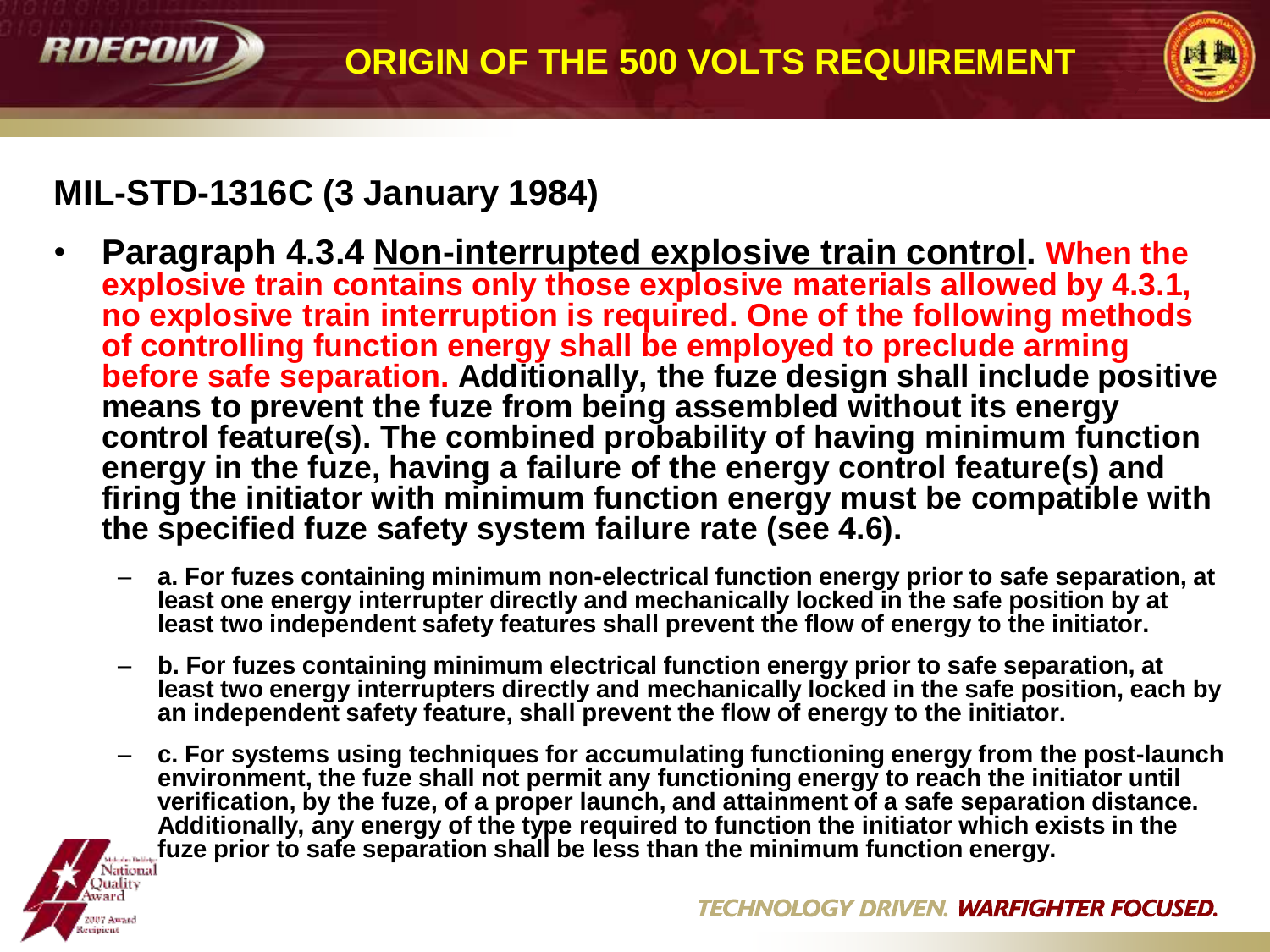



**MIL-STD-1316C (3 January 1984)**

• **4.3.5 Electrical sensitivity. The initiator for an electrically fired noninterrupted explosive train shall meet the characteristics listed for Class B initiators of MIL-I-23659.** *The initiator shall not be capable of being functioned by any electrical signal at a potential of less than 500 volts.* **Electromagnetic emission sensitivity and susceptibility of the fuze shall not create a hazard. The requirements of MIL-STD-461 (and DOD-STD-1463 for the Army) shall apply.**

- **More severe requirement than MIL-STD-1316A**
- **Based on experience with EBWs?**



RDECO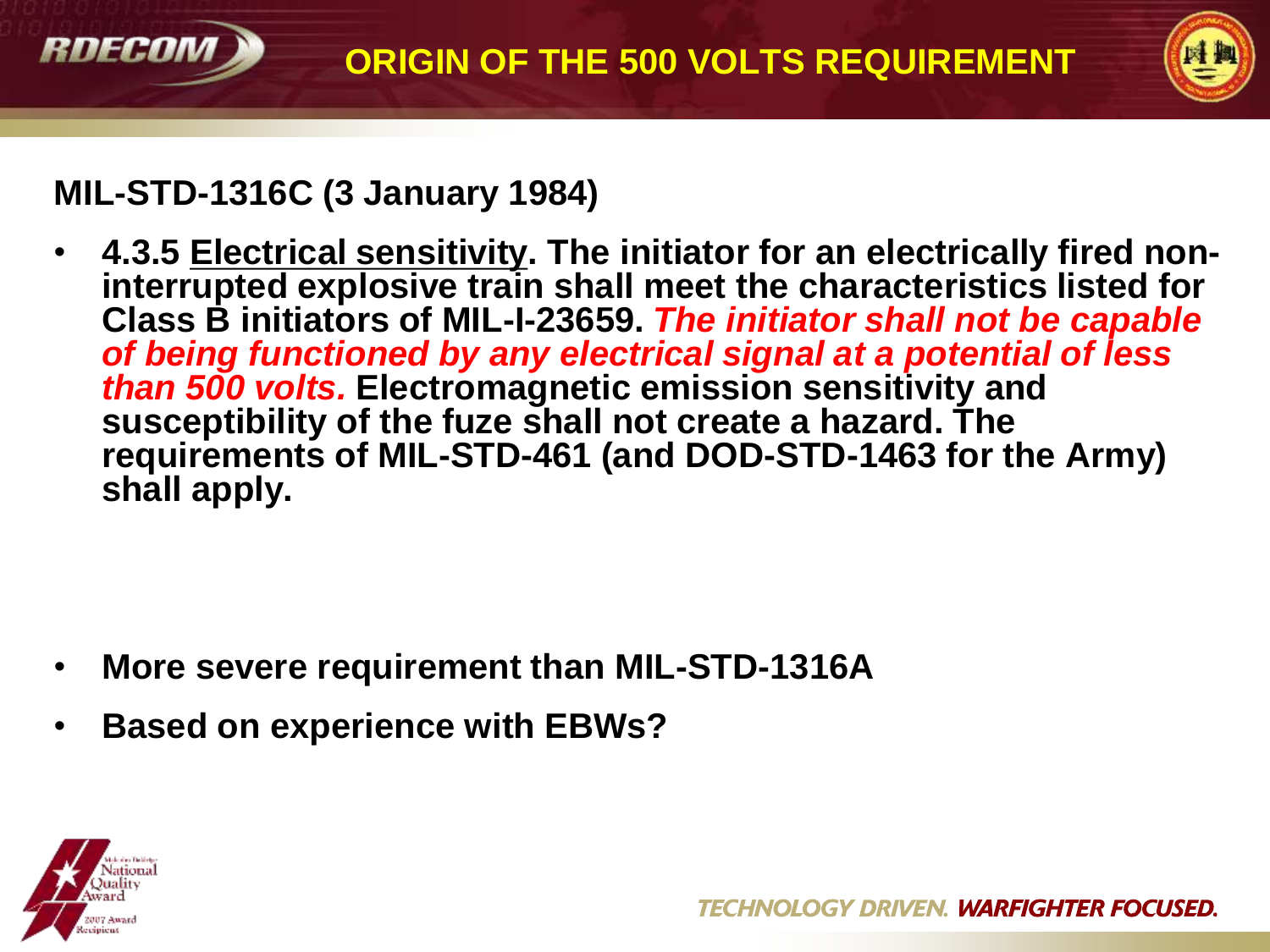

#### **MIL-STD-1316D (9 April 1991)**

- **5.3.4.1 Electrical initiator sensitivity. The initiator for an electrically fired non-interrupted explosive train shall:**
	- **a. Meet the characteristics listed for Class B initiators of MIL-I-23659.**
	- *b. Not exhibit unsafe degradation when tested in accordance with MIL-STD-1512.*
	- *c. Not be capable of being detonated by any electrical potential of less than 500 volts.*
	- *d. Not be capable of being initiated by any electrical potential of less than 500 volts, when applied to any accessible part of the fuzing system after installation into the munition or any munition subsystem.*
- **More severe requirement than MIL-STD-1316C**



RDECON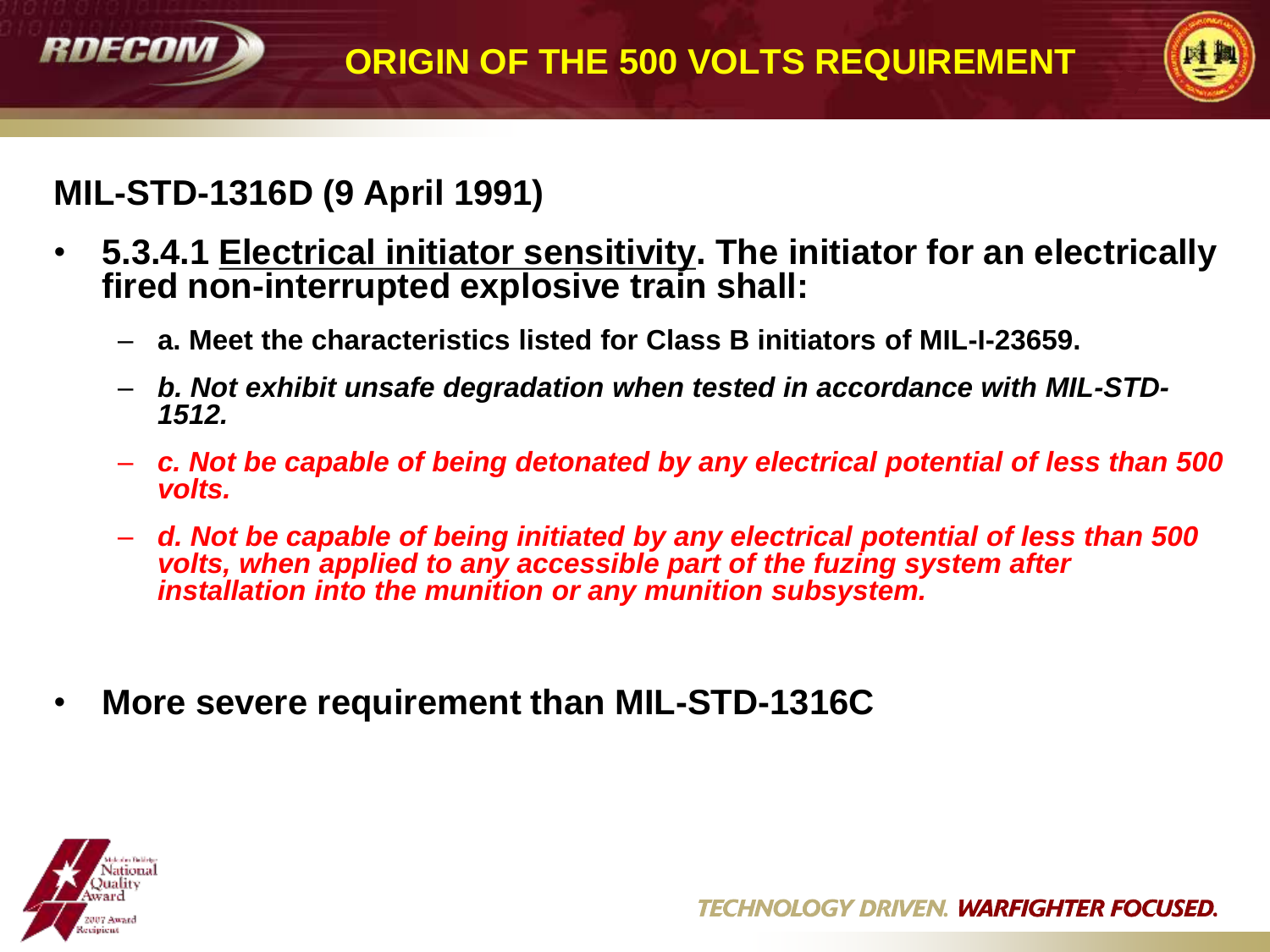



- **Believe intent was to prevent use of EBW initiators inline with secondary explosives.**
- **Due to low voltage sensitivity of these types of initiators.**
- **But, why 500?**
- **Believe nothing to do with 400 VDC available shipboard, as has been suggested.**
- **Lowest voltage everyone present could agree to.**
- **Should the 500 V requirement be left unchanged?**



RNFCO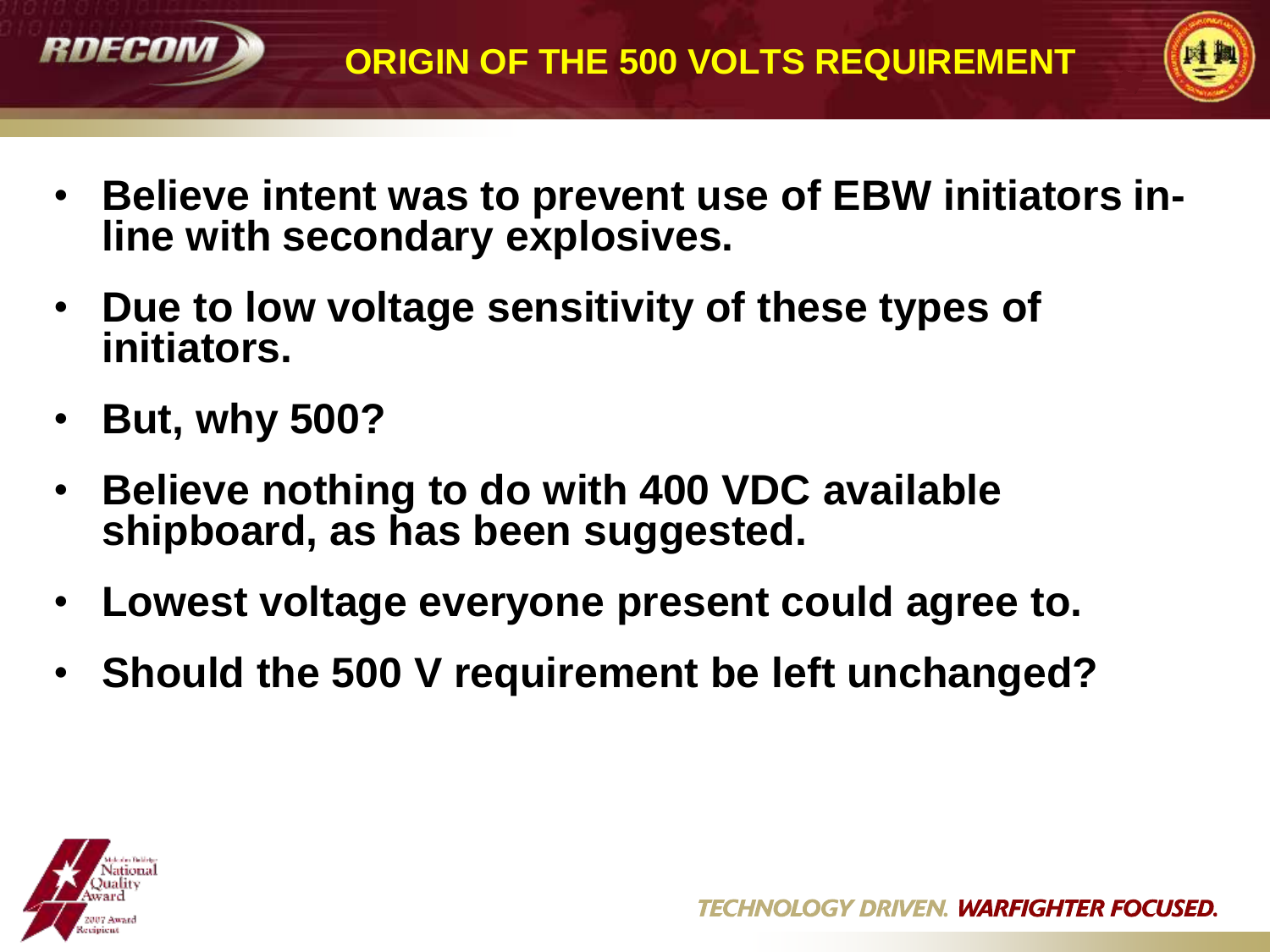





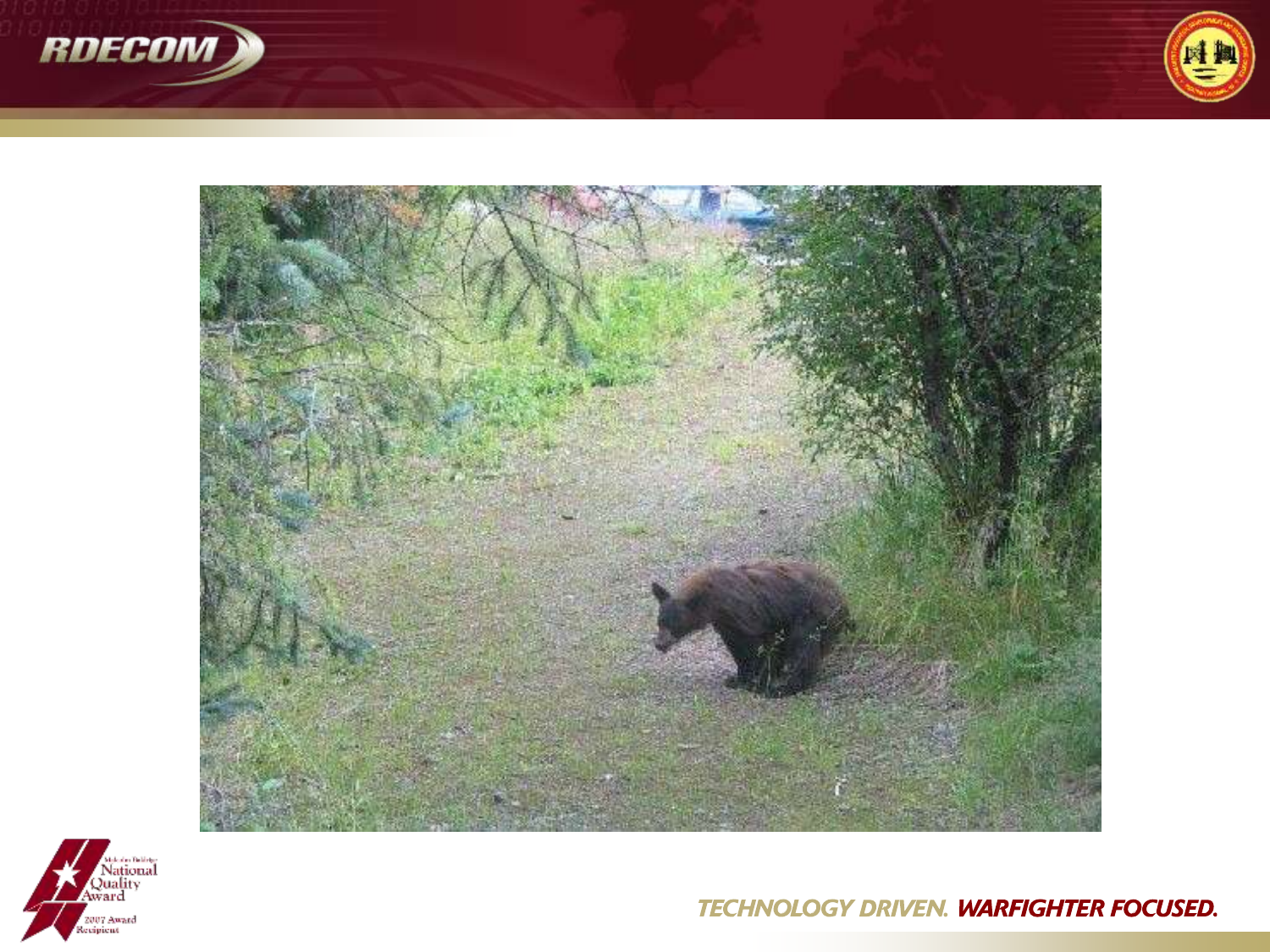



- **Should the 500 V requirement be changed?**
	- **To what?**
	- **No compelling argument to change it**
	- **Precedent to change it again**
	- **Need a threshold**
	- **If changed, no longer a threshold, but a variable**

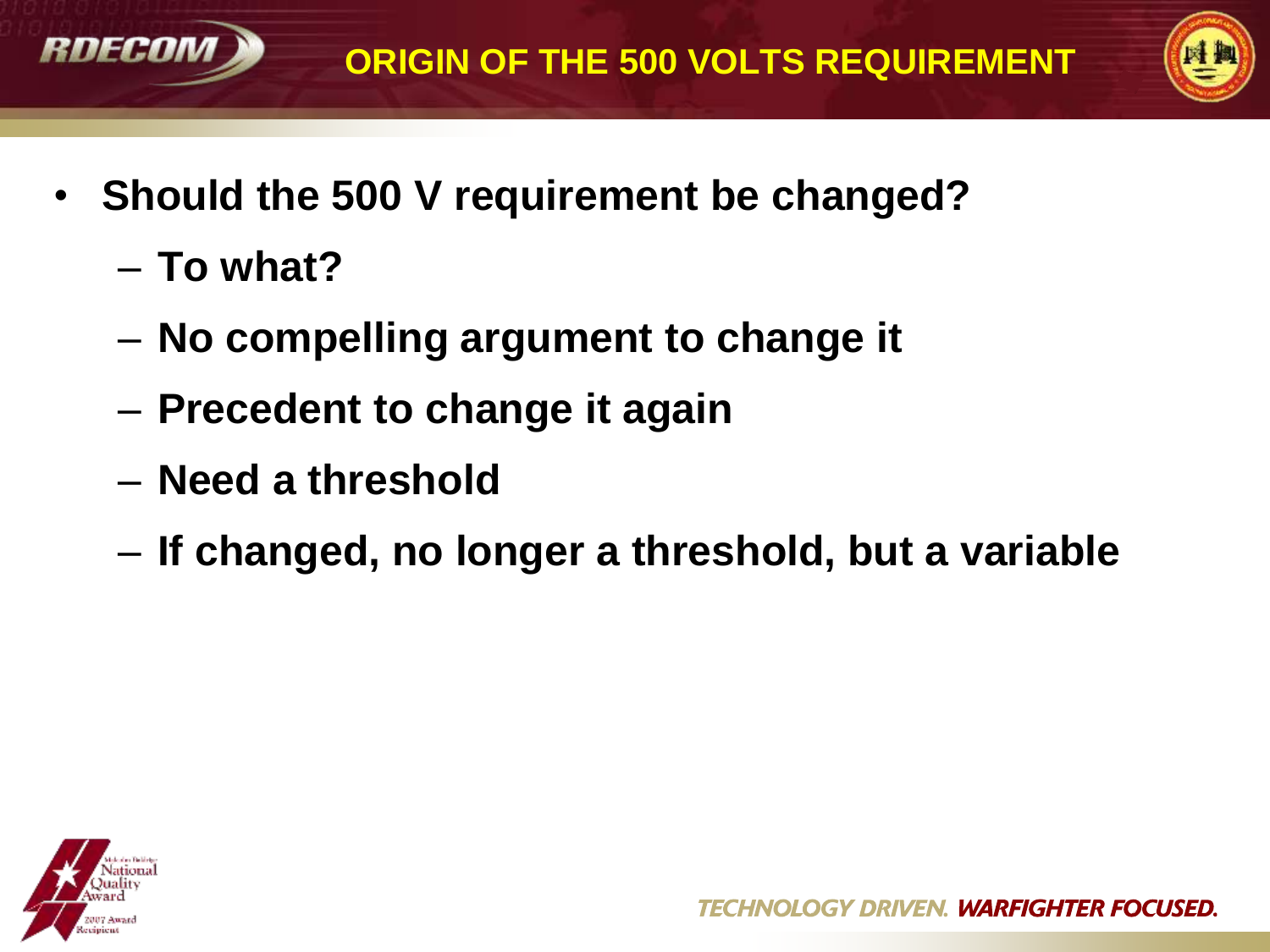



### **MIL-STD-1316F & STANAG 4187 Ed 4**

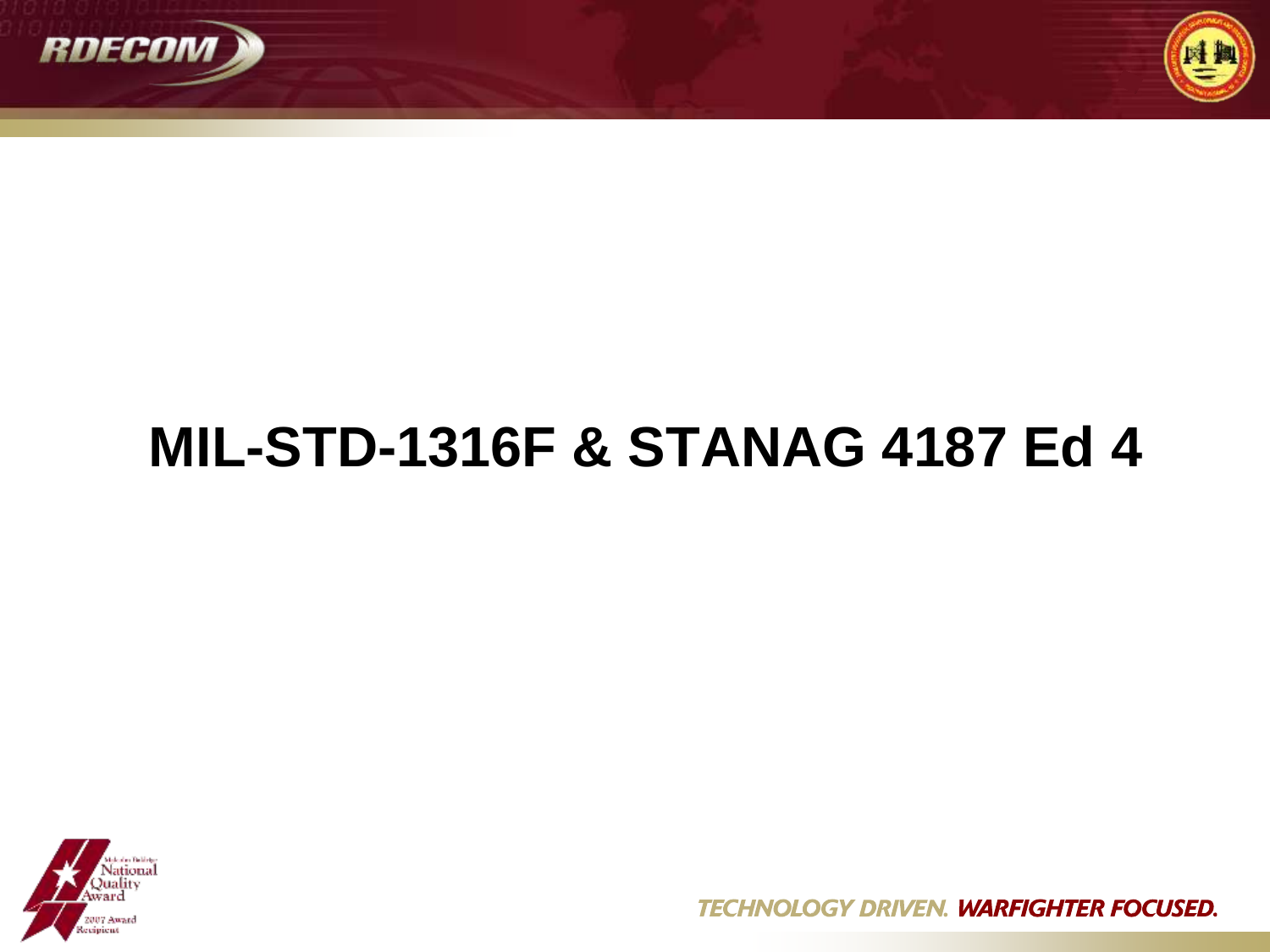



- **In Tri-Service Approval process**
- **Will now be a supplement to STANAG 4187 Edition 4**
- **Will now have a dual-standard system for safety design guidelines**

**MIL-STD-1316F**

- **Intend to brief at next year's conference**
- **Both documents will be available on ASSIST**
- **Similar situation for:**
	- **STANAG 4497 Edition 2 and MIL-STD-1911B**
	- **STANAG 4368 Edition 3 and MIL-STD-1901B**

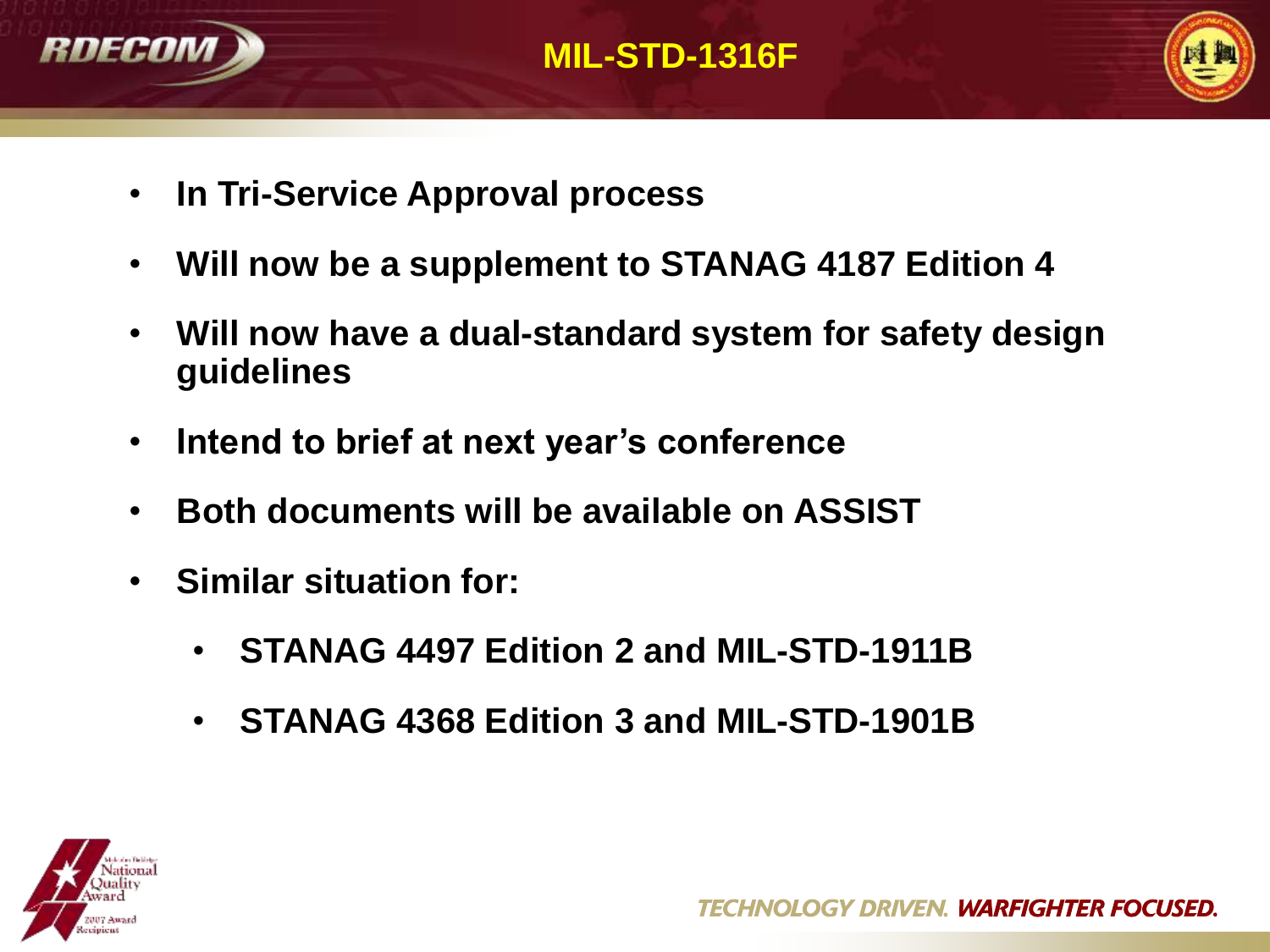



- **New version of Guidance for AFSRB Safety Certifications, dated April 2011**
- **For copies, contact:**
	- **Chris Janow at:**
	- **chris.janow@us.army.mil 973-724-5438**

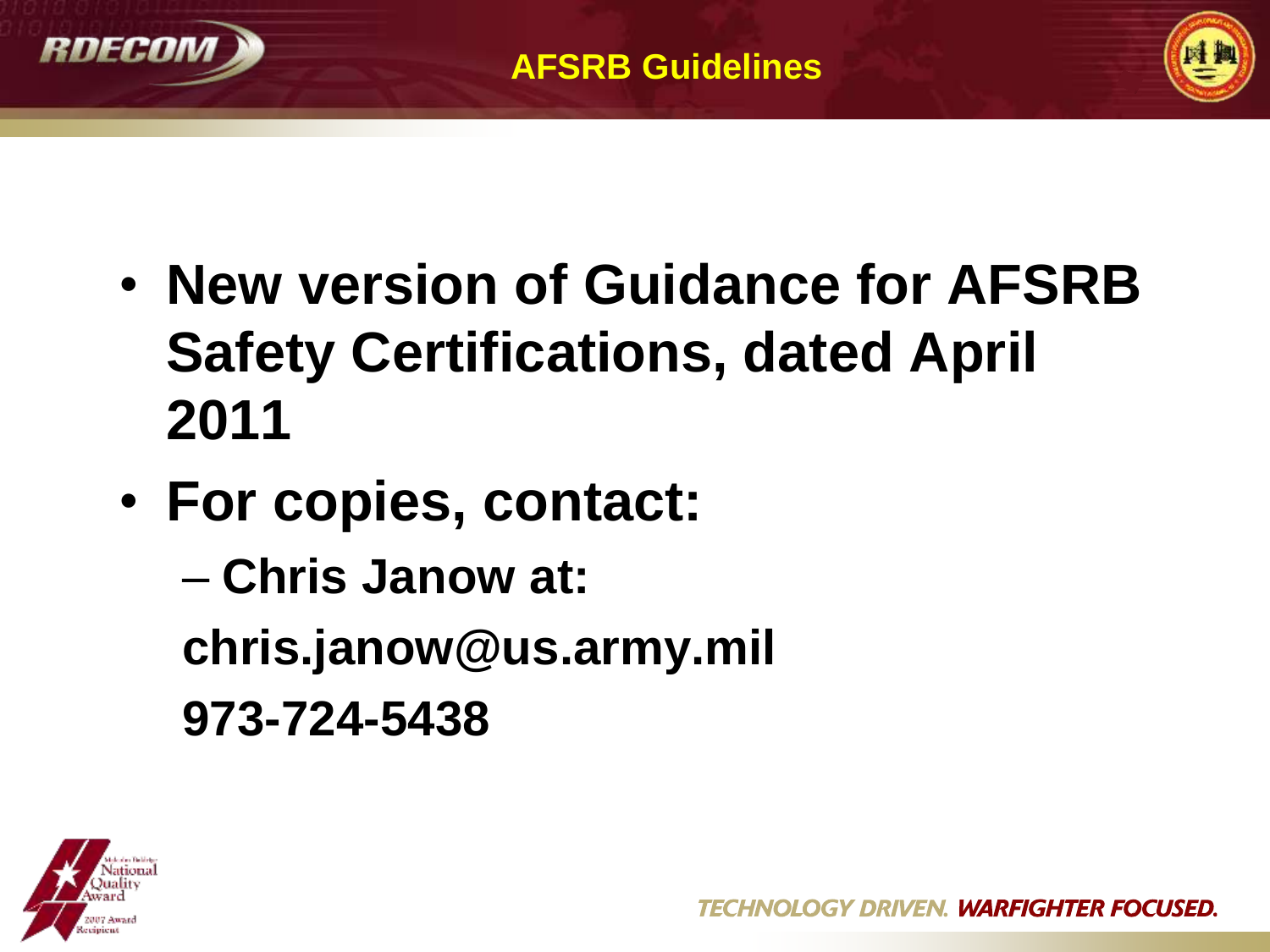



- **AFSRB staffed for and focused on providing the "safest" fuzes for our Warfighters**
- **AFSRB is a "Gatekeeper" group that provides safety reviews of products going to the field**
- **Ultimately, safety is the responsibility of the MDA, the PM and the Project Team**
- **The AFSRB will work with the Project Team to assure safety is achieved**
- **The AFSRB will be integral part of joint weapon systems safety reviews**